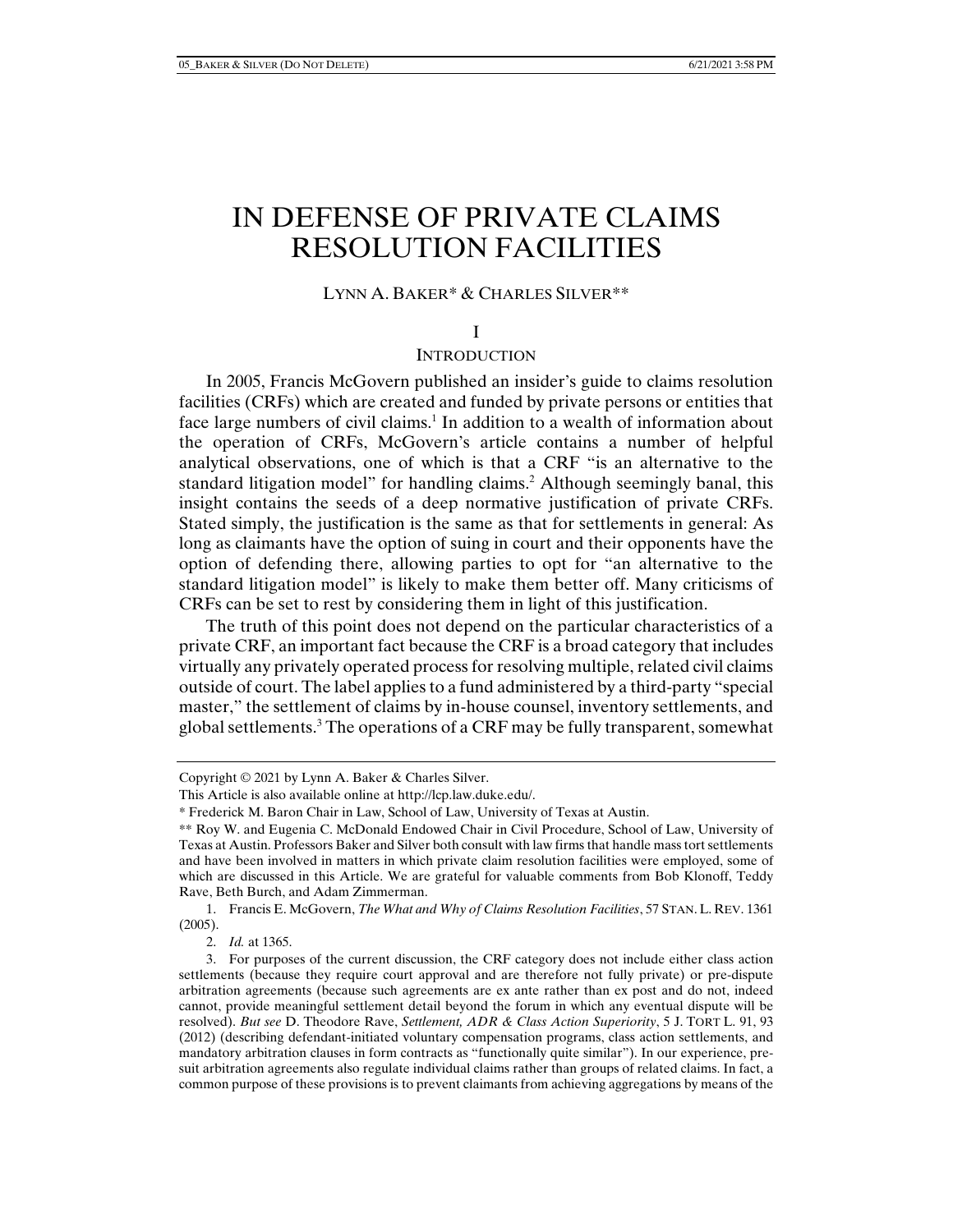transparent, or completely opaque. It may value claims on the basis of objective characteristics or rely on subjective assessments of their size and strength. It may afford parties an opportunity to be heard in person or permit only written submissions. Regardless of the characteristics of the CRF, as long as parties are rational, they will opt for alternatives to litigation only when they expect to gain, and the win-win nature of their joint decision is sufficient to offset many objections.

CRF design details matter for other reasons, of course. Wanting to attract claimants who might otherwise proceed via courts, potential defendants may see virtue in incorporating features that claimants and their attorneys like, such as easy proof requirements, quick payment, most-favored-nations clauses, partial payments made upfront for filing claims, and, of course, generous payments on the back end.<sup>4</sup> Defendants (or other sponsors or initiators of  $CRFs$ )<sup>5</sup> may also emphasize transparency, objectivity, or horizontal equity, in order to put claimants at ease and encourage participation. Claimants, or more often their counsel, may take steps to encourage defendants to create private CRFs too. Certain claimants' counsel may assemble groups of clients in the hope of gaining defendants' attention by offering them the opportunity to resolve a large block of claims.6 Claimants' counsel and their clients may agree to participation requirements that protect defendants from any attempts by claimants' counsel to cherry-pick—that is, to settle only their weaker cases and to proceed to trial with their strongest ones. Claimants' counsel may accede to a defendant's requirement that settling claims be submitted to a neutral third-party for evaluation and the determination of settlement offer amounts. These techniques, which resemble

class action mechanism. *See* Lamps Plus, Inc. v. Varela, 139 S. Ct. 1407, 1418–19 (2019) (holding that the Federal Arbitration Act permits class-based arbitration only when parties to arbitration provisions clearly agree to it).

 <sup>4.</sup> When commenting on a draft of this Article, Teddy Rave pointed out that most-favored nations clauses can be defendant-friendly rather than claimant-friendly, because they reward defendants for treating non-participating claimants worse than settling claimants. The observation is sound. Whether such a clause is claimant-friendly, defendant-friendly, or both, depends on the context in which it is used.

 <sup>5. &</sup>quot;Sponsor" or "initiator" may be more apt terms because they are more general and therefore encompass CRFs created by those who may be funding the settlement but are not the defendant, such as insurers, as well as potentially responsible parties that may not yet have been sued. But for the sake of convenience and clarity, throughout this Article the term "defendant" will be used.

 <sup>6.</sup> One interesting recent example here is the settlement involving victims of the Las Vegas shooting on October 1, 2017 for which one of us (Baker) served as a consultant. The three law firms that represented the vast bulk of the 4500 or so claimants joined together to negotiate a truly global settlement with the relevant defendants in which claimants represented by other attorneys were permitted to take part. *See, e.g.*, Associated Press, *The Latest: Attorneys Say MGM Deal Settles Most Lawsuits*, ABC NEWS (Oct. 3, 2019), https://abcnews.go.com/US/wireStory/latest-lawyers-deal-reached-vegas-shooting-law suits-66034268 [https://perma.cc/ZYK4-YRFW] (stating that three attorneys represented 4400 people with claims against MGM in connection with the shooting); Robinson Calcagnie, Inc., *Robinson Calcagine [sic] Lawyers and Co-Counsel Secure Final Approval Of \$800 Million Settlement For Victims Of Las Vegas Mass Shooting*, PR NEWSWIRE (Sept. 30, 2020), https://www.prnewswire.com/news-rele ases/robinson-calcagine-lawyers-and-co-counsel-secure-final-approval-of-800-million-settlement-for-vic tims-of-las-vegas-mass-shooting-301142405.html [https://perma.cc/A8M5-5FMW] (referring to the leadership of the law firms of Robinson Calcagnie, Inc., Eglet Adams, and Panish Shea & Boyle LLP in reaching the settlement).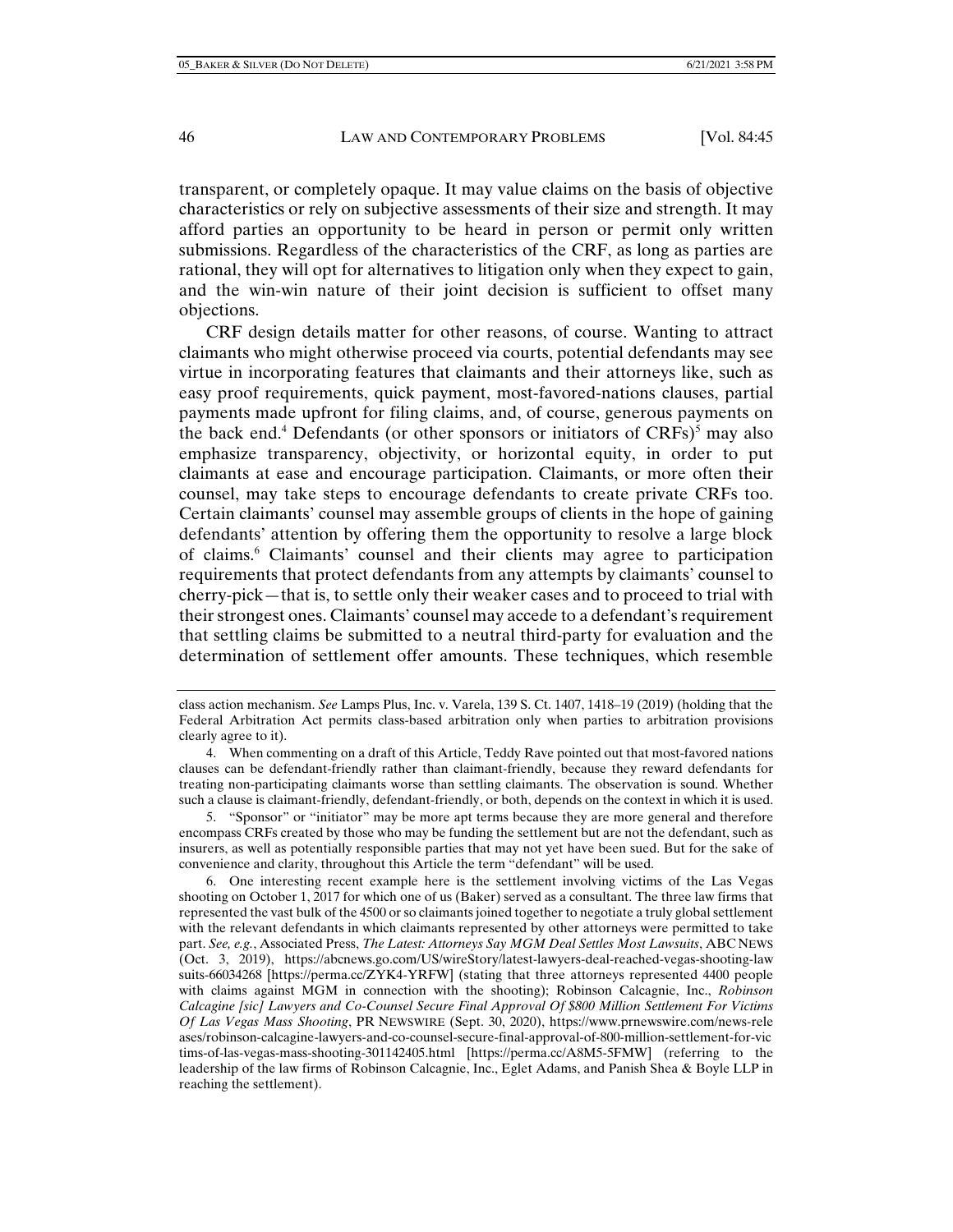those that retail sellers and shoppers use to facilitate transactions, can determine whether attempts to resolve claims *en masse* outside of courts will succeed or fail.

The views just expressed are not widely shared by scholars. Many commentators find private CRFs deeply troubling. Some, such as Professors Andrew Bradt, Elizabeth Burch, David Jaros, Adam Zimmerman, and our Texas colleague, Teddy Rave, contend that some CRFs do not serve claimants sufficiently well.<sup>7</sup> They convey their distrust of private CRFs and their faith in traditional litigation by calling for judicial supervision or review.<sup>8</sup> Professor Linda Mullenix, another Texas colleague, goes even further. She contends that:

[R]ecourse to compensation funds ought to be limited to a fairly constrained universe of situations that give rise to a need for a public or charitable communal response. . . . [T]he creation of an alternative fund remediation scheme ought not to be countenanced in any situation where [a] liable party is identifiable and capable of being held accountable for corrective justice.<sup>9</sup>

The initiators of private CRFs, however, are often exactly that: identifiable parties that can be sued in courts. Professor Mullenix's critique is therefore a broadside against the use of these facilities, regardless of both the way they are designed and whether claimants and defendants have the option of going to court instead of using them.

This celebration of Professor McGovern's life and accomplishments is a natural occasion on which to assess some of the normative arguments for and against private CRFs. He was one of the most prominent figures in the world of multi-claimant litigation and settlements. He served as a special master in the settlement of claims arising out of the nightclub fire in Rhode Island that killed one hundred young people and injured hundreds more, $10$  and in mass litigations involving asbestos, DDT, the Dalkon-Shield, silicone gel breast implants, and

 9. Linda S. Mullenix, *Designing a Compensatory Fund: In Search of First Principles*, 3 STAN. J. COMPLEX LITIG. 1, 5 (2015).

 <sup>7.</sup> *See generally* Andrew D. Bradt & D. Theodore Rave, *The Information-Forcing Role of the Judge in Multidistrict Litigation*, 105 CAL. L. REV. 1259 (2017); Elizabeth Chamblee Burch, *Monopolies in Multidistrict Litigation*, 70 VAND. L. REV. 67 (2017); David M. Jaros & Adam S. Zimmerman, *Judging Aggregate Settlement*, 94 WASH. U. L. REV. 545 (2017); Dana A. Remus & Adam S. Zimmerman, *Aggregate Litigation Goes Private*, 63 EMORY L.J. 1317 (2014); Dana A. Remus & Adam S. Zimmerman, *The Corporate Settlement Mill*, 101 VA. L. REV. 129 (2015). These scholars focus on non-class aggregate settlements in their critiques of CRFs. Thus, this Article does not critique their views on other types of CRFs.

 <sup>8.</sup> Other commentators, it should be noted, have opposed judicial review of private settlements on various grounds. *See, e.g.*, Howard M. Erichson, *The Role of the Judge in Non-Class Settlements*, 90 WASH. U. L. REV. 1015, 1024 (2013) ("Claims belong to claimants, not to the judge."); Jeremy T. Grabill, *Judicial Review of Private Mass Tort Settlements*, 42 SETON HALL L. REV. 123, 182 (2012) (concluding that "there is no need or justification for judicial review of private mass tort settlements because such settlements only bind those plaintiffs who affirmatively opt in to them"); Alexandra N. Rothman, Note, *Bringing an End to the Trend: Cutting Judicial "Approval" and "Rejection" Out of Non-Class Mass Settlement*, 80 FORDHAM L. REV. 319, 353 (2011) (contending judicial review is unwarranted because it "removes claimant autonomy and damages the adversarial system").

 <sup>10.</sup> Associated Press, *Proposal for Splitting Money in Rhode Island Club Fire Case*, CLAIMS J. (Jan. 12, 2009), https://www.claimsjournal.com/news/east/2009/01/12/96875.htm [https://perma.cc/RMW8- 8SJ7]; *Francis E. McGovern*, DUKE L. SCH.(Jan. 5, 2010), https://law.duke.edu/news/francis-e-mcgovern-0/ [https://perma.cc/YGC4-RUUN].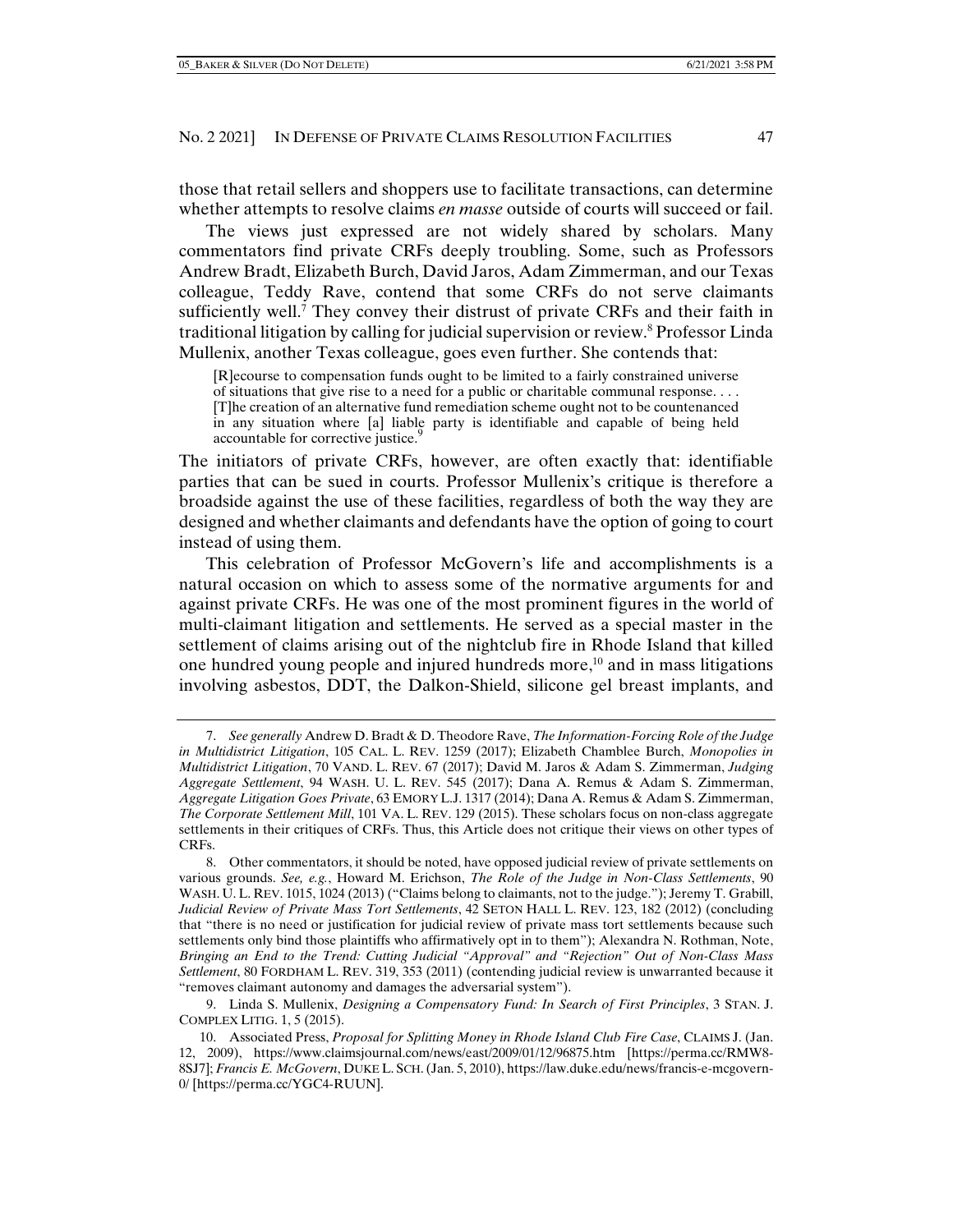many others.11 At the time of his death, he was actively engaged in an innovative effort to resolve litigation arising out of the nationwide opioid crisis by means of a first-ever negotiation class.12 We were privileged to work alongside him in some of these matters and to consider him a friend. We miss him dearly.

The Article begins, in Part II, by describing three core models of private CRFs that are commonly observed in mass tort settings, often in combination: individual settlements by in-house counsel, victim compensation funds, and group settlements (inventory and global).<sup>13</sup> Our view is that variations in the design of CRFs often have functional explanations as responses to the desires and needs of the parties. When the parties differ in their preferred arrangements, the design of a CRF will inevitably reflect inequalities in bargaining power between the parties. That is expected, as each CRF is the product of compromise. With regard to each of the three core models, this second Part will discuss when and why the defendant might prefer it, then go on to discuss its benefits and costs to the plaintiffs (and plaintiffs' counsel). Part III then addresses two criticisms that scholars have levied against one or more of these types of private CRFs: that private CRFs deny claimants corrective justice, and that judicial supervision is needed to protect claimants' autonomy and to police agency failures on the plaintiffs' side. We argue that the first criticism is mistaken because it wrongly contends that corrective justice requires the use of courts, and that the second is erroneous because market forces should encourage plaintiffs' attorneys to protect claimants' autonomy as fully as claimants want and tend to reduce agency costs to an efficient level in multi-claimant settlements no less than in single-client matters. The Article concludes in Part IV with some final thoughts on the limited potential of judicial review to improve private CRFs.

### II

# MODELS OF PRIVATE CLAIM RESOLUTION

We begin this Article by examining a variety of processes that claimants and defendants have used to resolve mass tort claims. Our objective is to inform

 <sup>11.</sup> *See, e.g.*, Francis E. McGovern, *The Alabama DDT Settlement Fund,* 53 LAW & CONTEMP. PROBS., no. 4, 1990, at 61, 63, 68 (explaining the Alabama DDT Settlement Fund); Francis E. McGovern, *The Evolution of Asbestos Bankruptcy Trust Distribution Plans,* 62 N.Y.U. ANN**.** SURV. AM. L. 163, 175 (2006) (discussing "trust distribution plans in asbestos bankruptcies"); Francis E. McGovern, *The What and Why of Claims Resolution Facilities*, 57 STAN. L. REV. 1361, 1378 (2005) (discussing strategies behind claims resolution facilities).

 <sup>12.</sup> *See, e.g.*, Francis E. McGovern & William B. Rubenstein, *The Negotiation Class: A Cooperative Approach to Class Actions Involving Large Stakeholders*, 99 TEX. L. REV. 73, 73 n.\* (2020) (discussing the negotiation-class approach to opioid litigation); Dan Polster, *Francis McGovern: Special Master Par Excellence*, 84 LAW & CONTEMP. PROBS., no. 2, 2021, at 11.

 <sup>13.</sup> In case it is not yet clear, this Article considers private CRFs to be a very broad category, which includes any process or means for resolving mass tort claims outside of a court. *See supra* note 3. This includes the negotiation of a settlement of an individual claim by defendant's in-house counsel, a nationwide settlement program, and everything in between. Thus, for purposes of this discussion, the *sui generis* 9/11 fund administered by Ken Feinberg is, in part, a CRF insofar as it was created by Congress as an alternative to suits against the airline industry. But that unique fund is only one of many instances and types of CRFs.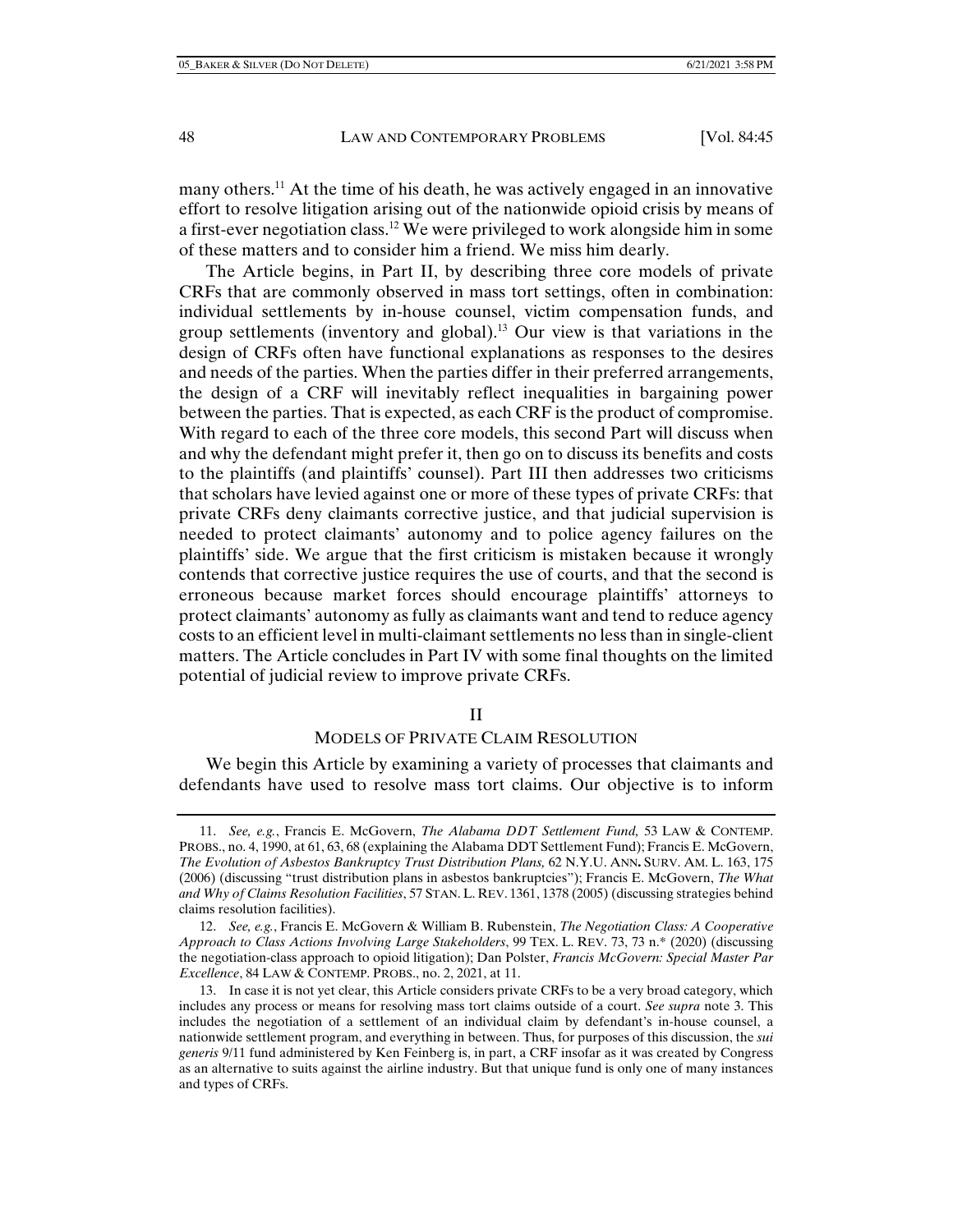readers about typical approaches and to explain why the features they display are employed. On reflection, many features ameliorate transaction costs that might otherwise prevent parties from contracting.

The models of claim resolution we will consider vary along many dimensions. Some assign the task of making offers on individual claims to defendants' inhouse counsel. Others give the role to liability insurers, mediators, or special masters. The most common arrangement—the lump-sum offer to settle a block of claims—typically leaves the job of allocating sums to plaintiffs' attorneys, who may outsource it or handle it themselves. Different models also use different means to locate claimants, screen their claims, and prepare their files. Although most arrangements leave these tasks to plaintiffs' attorneys, others, including defendants, insurers, and CRF administrators, can also perform them.

Some of these variations are merely different answers to "make or buy" decisions regarding claim resolution. A corporate defendant can respond to liability claims itself via in-house counsel ("make") or farm out the activity by purchasing insurance ("buy"). An insurer may review and attempt to settle all filed claims, or it may rely on plaintiffs' attorneys to screen out weak cases by giving serious attention only to the claims they accept and sue on. A plaintiffs' attorney can handle settlement negotiations personally or engage another lawyer for the purpose. The same firm may both advertise for clients and prepare their cases, or the tasks may be handled by separate firms that collaborate. No arrangement is intrinsically better than any other. The decision to use one rather than another in a particular situation is simply a matter of preference and compromise, given the relative private costs and benefits of the options that are available.

There are three basic models of private claim resolution that commonly exist for mass tort claims: individual settlements by in-house counsel; victim compensation funds; and group settlements (global and inventory). Over the course of a given litigation, several of these models may be used to resolve the pending claims. Consider, for example, how General Motors (GM) employed each of these models to resolve thousands of claims involving an ignition switch defect found in many of its cars.

## A. Individual Settlements by In-House Counsel

Many years before the GM ignition switch defect was publicly known, GM confidentially settled numerous claims individually.14 Each settlement was negotiated by GM's in-house counsel on a one-off basis. Resolving the claims

 <sup>14.</sup> *See, e.g.*, Christopher Jensen, *In General Motors Recalls, Inaction and Trail of Fatal Crashes*, N.Y. TIMES (Mar. 2, 2014), https://www.nytimes.com/2014/03/03/business/in-general-motors-recalls-ina ction-and-trail-of-fatal-crashes.html [https://perma.cc/N2DU-XFHF] (discussing first death linked to the defect, which occurred on July 29, 2004, and the related lawsuit which was resolved by GM through an individual confidential settlement). *See also* Tanya Basu, *Timeline: A History of GM's Ignition Switch Defect*, NAT'L PUB. RADIO (Mar. 31, 2014), https://www.npr.org/2014/03/31/297158876/timeline-a-hist ory-of-gms-ignition-switch-defect [https://perma.cc/W2ML-4WWZ] (suggesting GM may have known of the problem as early as 2001).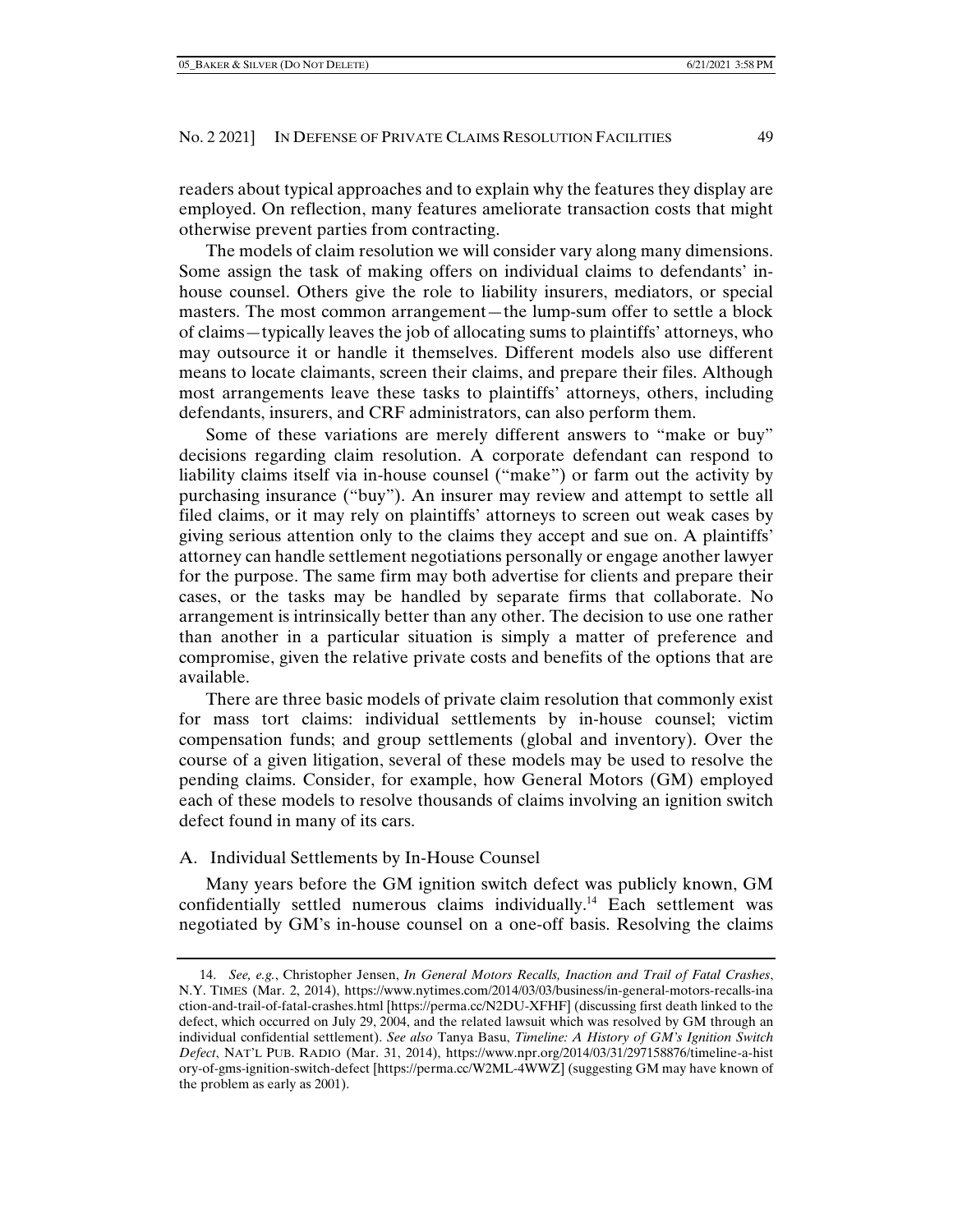individually provided GM great flexibility and, most critically, complete confidentiality.15 It also enabled GM to minimize discovery, avoid trials, and insist that victims and their lawyers seal their lips. For the claimants, these individual, confidential settlements likely enabled them each to resolve their claims more quickly and for more money than they would have been able to obtain either without acceding to GM's concerns for confidentiality or by settling as part of a larger group of plaintiffs.

Years down the road, the ignition switch defect and its implications all became public and thousands of individuals (and lawyers) now had the information they needed to pursue a personal injury or wrongful death claim against GM.16 By early 2014, in addition to a large and growing number of potential tort claims, GM faced criminal charges and a deluge of bad press.17 GM had apparently known for more than a decade about the potentially fatal defect in a relatively inexpensive component but chose not to take any remedial action.<sup>18</sup> After critical, damning documents and information became public, GM acknowledged liability in accidents involving certain vehicle models and years in which the ignition switch was found in the "off" position and the airbags had not inflated upon impact.<sup>19</sup> GM then deployed two other models of claim resolution: a compensation fund and various "inventory settlements."

### B. Victim Compensation Funds

In order to manage the rapidly growing number of claims once the ignitionswitch defect became public and GM acknowledged liability, GM first

 18. *See, e.g.*, Basu, *supra* note 14 (noting that in 2001 "GM detects the defect during pre-production testing of the Saturn Ion" and in March 2005 "GM rejects a proposal to fix the problem because it would be too costly and take too long"); Spector, *GM Settles Ignition-Switch Lawsuits*, *supra* note 17 ("GM commissioned a report last year by former U.S. Attorney Anton Valukas that found the auto maker failed for more than a decade to recall millions of vehicles with the faulty switch despite internal evidence of the safety problem. The report found a pattern of incompetence and neglect as opposed to a concerted coverup. Ms. Barra [CEO of GM beginning in 2014] dismissed 15 employees, including lawyers and engineers, in the wake of the report.").

 19. Spector, *GM Settles Ignition-Switch Lawsuits*, *supra* note 17 ("GM in 2014 recalled roughly 2.6 million older Chevrolet Cobalts and other small cars equipped with a defective switch that could slip out of the run position, disabling safety features including air bags, power steering and power brakes. . . . The company started cracking down on safety defects and eventually recalled a record 26 million-plus vehicles in 2014.").

 <sup>15.</sup> The flexibility enabled GM to make each of these early claimants a settlement offer that he or she would accept, which might have been more or less than was ultimately paid to other early claimants. 16. *See, e.g.*, Basu, *supra* note 14 (noting this information became public by 2014).

 <sup>17.</sup> GM also faced a criminal case brought by the Manhattan U.S. Attorney's Office that "charged GM with wire fraud and scheming to conceal material facts from a government regulator." *See* Mike Spector, *GM Settles Ignition-Switch Lawsuits*, WALL ST. J. (Sept. 17, 2015), https://www.wsj.com/articles/ gm-settles-ignition-switch-lawsuits-1442499604 [https://perma.cc/4GDG-MXV8] [hereinafter Spector, *GM Settles Ignition-Switch Lawsuits*]. In September 2015, GM "entered a deferred prosecution agreement under which prosecutors in three years will seek to dismiss criminal charges over the defective switch so long as the auto maker abides by the deal's terms. The auto maker also agreed to pay a \$900 million financial penalty and have safety practices audited for at least three years." Mike Spector, *GM Does U-Turn in Ignition-Switch Motion*, WALL ST. J. (Oct. 6, 2015), https://www.wsj.com/articles/gmdoes-u-turn-in-ignition-switch-motion-1444148648 [https://perma.cc/ $\overrightarrow{O}Y2\overrightarrow{V}$ -KZLC].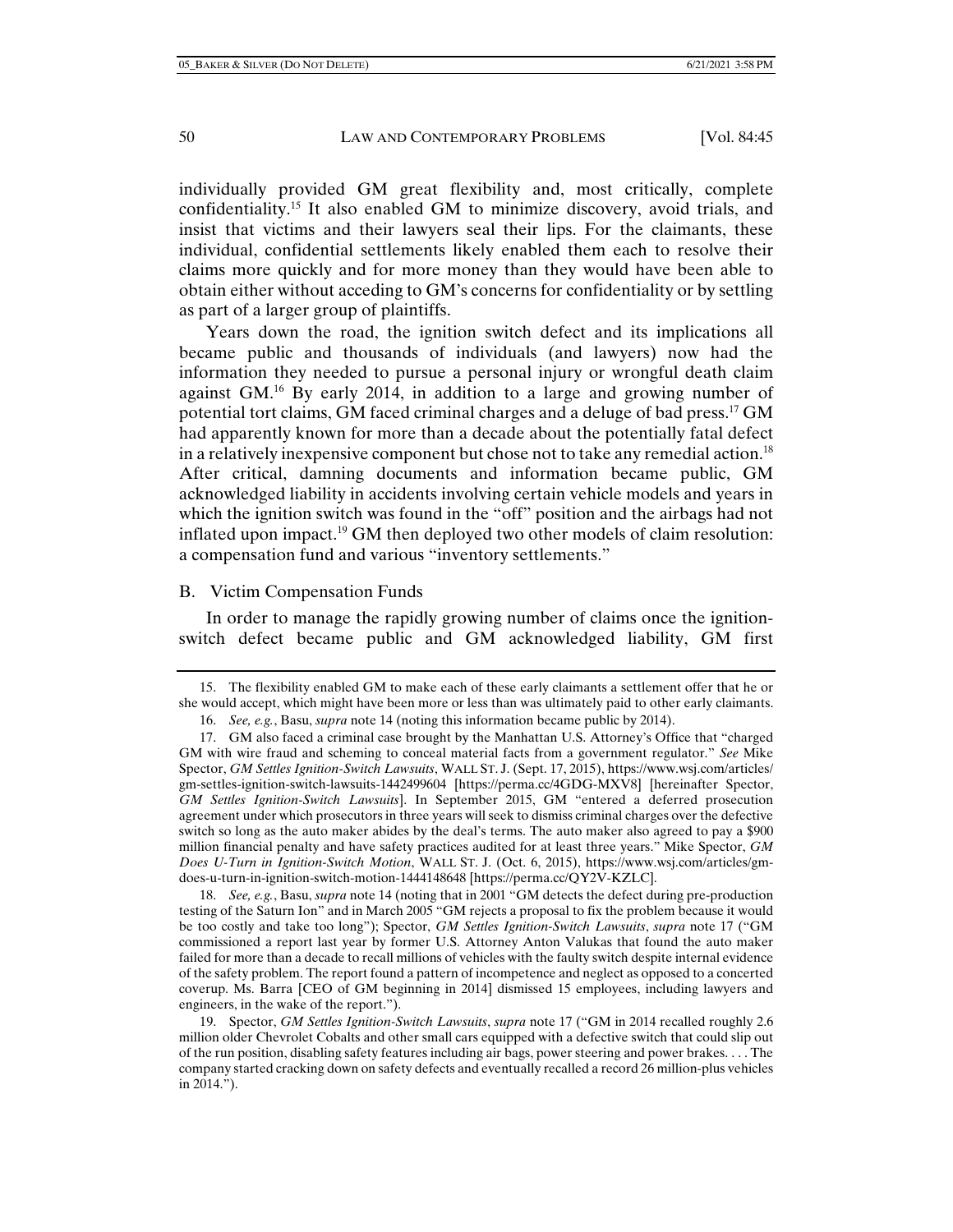established a victim compensation fund and hired Ken Feinberg to run it.<sup>20</sup> Only qualifying claims involving three categories of injuries were eligible to seek compensation through this fund: (1) claims involving physical injuries resulting in quadriplegia, paraplegia, double amputation, permanent brain damage, or pervasive burns (Category One); (2) claims involving physical injuries requiring hospitalization or outpatient medical treatment within 48 hours of the accident (Category Two); and (3) death claims.<sup>21</sup> GM was open about the fact that it was paying Feinberg to administer this fund on its behalf with the goal of resolving all of the qualifying death and serious injury claims.22 Consider the statement issued by GM's CEO, Mary Barra, in connection with the creation of the compensation fund: "We are taking responsibility for what has happened by treating [victims and their families] with compassion, decency, and fairness."23 Perhaps GM thought claimants would consider more "fair"—and therefore be more willing to accept––a settlement offer made by the legendary and seemingly neutral Feinberg than an offer by its own less legendary and seemingly biased in-house counsel.24 In addition, both in his Press Release and at his intial press conference,

 24. While not hiding the fact that he was being compensated by GM for his services, Feinberg emphasized the "neutrality" and "fairness"—indeed the independence—he brought to the role in his

 <sup>20.</sup> GM's CEO, Mary Barra, announced during a congressional subcommittee hearing on April 1, 2014, that the company had "retained the services of Kenneth Feinberg to help explore legal options in dealing with families impacted by faulty ignition switches." Diego Rosenberg, *General Motors Hires Compensation Consultant as Part of Recall Response*, GM AUTH. (Apr. 2, 2014), https://gmauthority.com /blog/2014/04/general-motors-hires-independent-consultant-on-recall-resonse/ [https://perma.cc/M9B7- 782D]. The official title of the subcommittee hearing was "The GM Ignition Switch Recall: Why Did It Take So Long?," available at https://docs.house.gov/committee/Calendar/ByEvent.aspx?EventID= 102033 [https://perma.cc/QN5R-7T4G].

 <sup>21.</sup> GENERAL MOTORS LLC, GM IGNITION COMPENSATION CLAIMS RESOLUTION FACILITY FINAL PROTOCOL FOR COMPENSATION OF CERTAIN DEATH AND PHYSICAL INJURY CLAIMS PERTAINING TO THE GM IGNITION SWITCH RECALL 4 (June 30, 2014), https://www.autosafety.org/wpcontent/uploads/import/GM%20Ignition%20Compensation%20FINAL%20PROTOCOL.pdf [https:// perma.cc/6JHP-MEDA] [hereinafter PROTOCOL]. The *Protocol* was publicly available via a website dedicated to the compensation program. A qualifying claimant must also have been involved in an accident caused by the defective switch, meaning an accident involving a Chevrolet Cobalt, Saturn Ion, or other small GM car involved in the ignition switch-related recalls that began in February 2014, and the airbag in the GM car involved in the accident must have not deployed during the accident. *Id.* at 2–4. *See also* Michael A. Fletcher & Rebecca Robbins*, GM Offers Millions to Compensate Some Ignition Switch Victims, Families*, WASH. POST (June 30, 2014), https://www.washingtonpost.com/business/economy/gmoffers-millions-to-compensate-some-ignition-switch-victims-families/2014/06/30/032d45c0-ffbc-11e3-857 2-4b1b969b6322\_story.html [https://perma.cc/Y2PK-5XSY] (discussing how settlement funds would be allocated).

 <sup>22.</sup> *See, e.g.*, Rosenberg, *supra* note 20 (quoting GM CEO Mary Barra as announcing the hiring of Ken Feinberg and describing him as "highly qualified" and "very experienced in the handling of matters such this"); Fletcher & Robbins, *supra* note 21 (describing "Lawyer Kenneth R. Feinberg" as "a compensation specialist hired by GM to design and administer the [compensation] fund"); GENERAL MOTORS LLC, GM IGNITION COMPENSATION CLAIMS RESOLUTION FACILITY FREQUENTLY ASKED QUESTIONS 4 (June 30, 2014), https://www.autonews.com/assets/PDF/CA95360630.PDF [https:// perma.cc/4D63-5HXU] [hereinafter FAQ] ("Mr. Feinberg was hired [by GM] to develop and design a Protocol for the submission, evaluation and settlement of death and physical injury claims allegedly resulting from the Ignition Switch Defect.").

 <sup>23.</sup> Fletcher & Robbins, *supra* note 21.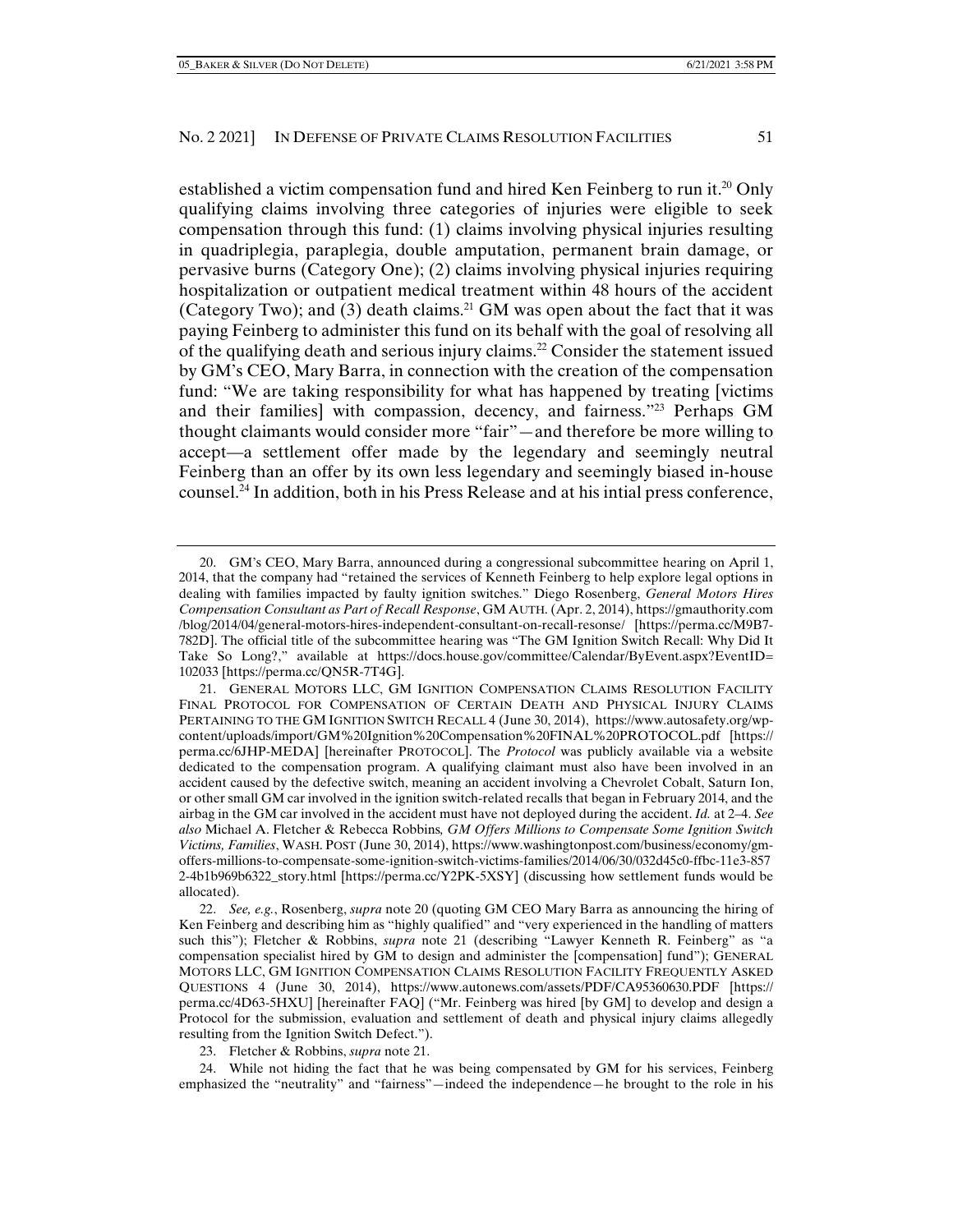Feinberg emphasized the potential generosity of his compensation plan compared to the tort system.<sup>25</sup> Ultimately, Feinberg found fewer than ten percent of those who filed claims to be eligible to participate in the compensation program. But the eligible claimants did overwhelmingly accept their settlement offers: of the 142 qualifying claims involving deaths (124) and serious injuries  $(18)$ , all were resolved except one of the latter.<sup>26</sup>

The GM victim compensation fund had three key characteristics: it was administered by a third-party; it provided some—but very incomplete transparency regarding the settlement values and claim valuation methodology; and it gave Feinberg enough flexibility to enable him to ensure that the cases involving deaths and unusually serious injuries would be resolved. What were the benefits to GM of these characteristics?

GM may have thought or hoped that Feinberg's involvement would generate some much-needed good press by signaling the sincerity of the company's desire to pay fair compensation and put the tragedy behind it.<sup>27</sup> GM may also have

Press Release, *Feinberg Announces GM Ignition Compensation Claims Resolution Facility* (June 30, 2014), https://s3-prod.autonews.com/s3fs-public/CA95358630.PDF [https://perma.cc/D6VP-Q87M] [hereinafter Press Release]; Fletcher & Robbins, *supra* note 21 (reporting on Feinberg press conference of June 30, 2014, and noting that "Feinberg said that he, not GM, would have final say on who gets paid what," that "GM has placed no caps on potential awards," and that "while GM did approve his plan, the company was not happy with all the terms of the compensation fund").

 25. *See* Press Release, *supra* note 24 (noting that the plan would ignore any "[c]ontributory negligence attributed to the driver of the vehicle, e.g., intoxication, speeding, etc."). *See also* Fletcher & Robbins, *supra* note 21 (reporting that Feinberg said at this press conference that "unlike in a court proceeding, the claims process would not factor in whether drivers contributed to the injuries by, for example, speeding, texting or being intoxicated when the accident occurred").

 26. GENERAL MOTORS LLC, GM IGNITION COMPENSATION CLAIMS RESOLUTION FACILITY FINAL REPORT (Dec. 10, 2015), https://gmo\_test.gcg-dev.com/index [hereinafter FINAL REPORT] (noting that settlement offers were declined by 36 of the 257 qualifying claimants in Category Two). The comparatively high rate of rejection by Category Two claimants is not a surprise, given the pre-set compensation rates specified in the *Protocol* for these claimants, which were as low as \$20,000 gross. PROTOCOL, *supra* note 21, at 7. Although the Final Report does not provide information regarding the individual settlement offer amounts for the eligible claimants, there would be a minimum of \$466 million for the 142 qualifying Death and Category 1 claimants, an average of approximately \$3.3 million per claimant. *See* FINAL REPORT, *supra* (stating the total amount of compensation offered by GM was \$594,535,752 and that the maximum amount each of the 257 qualifying Category 2 claimants could receive was \$500,000).

 27. That this was part of GM's motivation seems clear from both the timing and content of GM's announcements regarding its hiring of Ken Feinberg. CEO Mary Barra announced Feinberg's hiring during her April 1, 2014, appearance at the congressional subcommittee hearing investigating the decadelong delay in GM's recall of the faulty ignition switch. *See* Rosenberg, *supra* note 20. And in GM's various statements regarding the hiring of Feinberg, he was portrayed as both experienced and "objective." *See, e.g.*, *id.* (quoting Barra as stating that Feinberg "brings expertise and objectivity to this effort, and will help us evaluate the situation and recommend the best path forward."); Fletcher & Robbins, *supra* note

own press release and press conference regarding the compensation program. Feinberg's press release stated that:

Mr. Feinberg retains complete and sole discretion over all compensation awards to eligible victims, including eligibility to participate in the Program and the amounts awarded. By agreement, GM cannot reject [Feinberg's] final determinations as to eligibility and amount of compensation. . . . The Program has no aggregate cap; GM has agreed to pay whatever [Feinberg] deems appropriate in each and every individual case.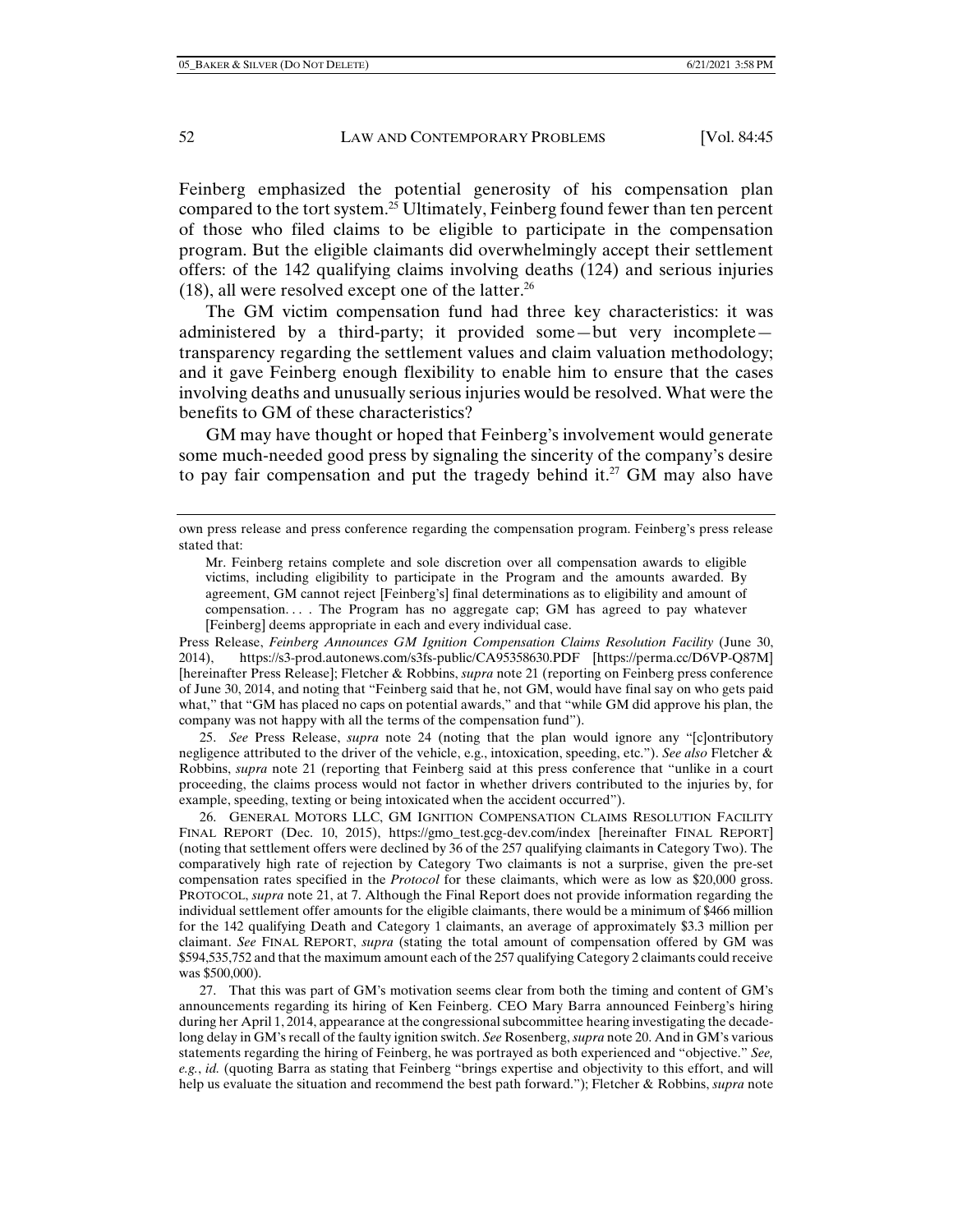thought that it could increase the number of claims resolved by taking advantage of Feinberg's reputation and skills. Even though Feinberg was on GM's payroll, he had carefully preserved his ability to administer the CRF without interference from GM. He possessed "complete and sole discretion over all compensation awards to eligible victims, including eligibility to participate in the Program and the amounts awarded."28 In the end, as noted, GM obtained nearly complete closure of the qualifying death and serious injury claims.29

GM's CRF also provided partial transparency about the claim valuation methodology and values in advance. In the *GM Ignition Compensation Claims Resolution Facility Final Protocol for Compensation of Certain Death and Physical Injury Claims Pertaining to the GM Ignition Switch Recall* (*Protocol*), GM publicly and clearly described the program's eligibility requirements, which limited participation to persons who sustained specified injuries while riding in specified cars.<sup>30</sup> It also provided calculation methodologies that showed how settlement offers for eligible claimants would be determined, albeit with specific dollar amounts listed for only claimants with the least serious injuries (Category Two). $31$ 

Because the *Protocol* left open the values that would be attached to Category One and death claims, Feinberg had to address the resulting uncertainty.<sup>32</sup> He did that by giving examples of specific settlement offer values. For example, he stated at the initial press conference that "[f]or a 10-year-old paraplegic injured in a crash caused by the defect, the fund is offering \$7.8 million," and that "\$2.2 million [would be offered] to the survivors of a 17-year-old student who had no children and was living at home when killed in a crash caused by the defect."33

This overall level of partial transparency benefited GM by enabling it to assure claimants, through Feinberg, that it intended to be generous, to employ a fair and transparent methodology in determining settlement values and, relatedly, to treat similarly situated claimants similarly. And these assurances, in

- 28. Press Release, *supra* note 24.
- 29. FINAL REPORT, *supra* note 21.
- 30. *Id.* at 2–4.
- 31. *Id.* at 4–7.

<sup>21 (</sup>quoting Barra with regard to the Feinberg administered fund: "We are taking responsibility for what has happened by treating [victims and their families] with compassion, decency and fairness . . . ."); FAQ, *supra* note 22, at 4 (describing Feinberg as the "neutral, independent Administrator of the [GM Ignition Compensation Claims Resolution] Facility" while also stating that he "was hired [by GM] to develop and design a Protocol for the submission, evaluation and settlement of death and physical injury claims allegedly resulting from the Ignition Switch Defect.").

 <sup>32.</sup> The *Protocol* stated that "extraordinary circumstances" could be considered in the economic loss calculations for Category One and Death claims. PROTOCOL, *supra* note 21, at 5–6. It also stated that the non-economic loss compensation for Category One claimants could include "case-specific factors" such as "the lifestyle of the claimant." *Id.* at 6.

 <sup>33.</sup> Fletcher & Robbins, *supra* note 21. Consistent with the *Protocol*, Feinberg stated that the compensation for claims involving death of catastrophic injuries "would be based on their age, earning potential, medical expenses and family obligations." *Id. See also* PROTOCOL, *supra* note 21, at 5–6 (noting settlement amounts were being calculated according to long term "life-care plan[s]" and "non-economic loss").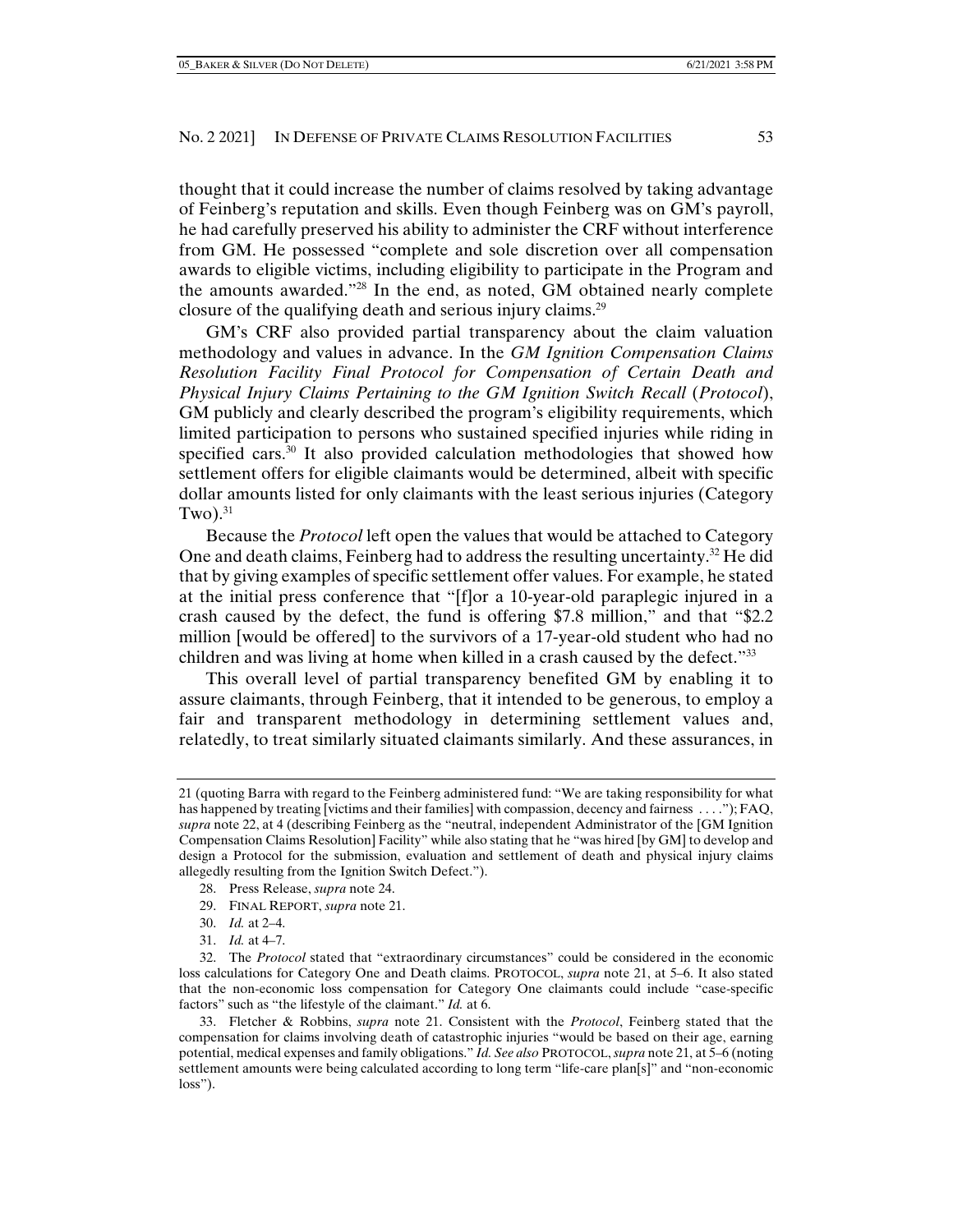turn, might be expected to help GM obtain the participation of more claimants than it otherwise would. Finally, the compensation program provided Feinberg enough flexibility in determining the settlement offer amounts for him to be able to resolve all claims involving deaths and the Category One injuries.34 He could offer additional funds to any resisting claimant knowing that none of the other claimants would learn what that claimant received.

In sum, the compensation program gave GM the same flexibility and confidentiality it would have obtained by having its in-house counsel individually negotiate the settlement of these claims, plus the added benefits of good press, greater claimant trust in the fairness and generosity of their settlement offers, and greater claimant participation, all for the price of Ken Feinberg's fee. The compensation program also provided the eligible claimants many of the same benefits they would have received through individual settlements with GM's inhouse counsel. The settlements were all paid relatively quickly and were presumably generous enough for the claimants (at least the Category One and death claimants) to accept.<sup>35</sup> Also, the amounts paid were all confidential and some may have been larger than if the settlement Protocol were fully public, if GM is presumed to continue to value confidentiality. Although the Category Two claimants were all paid pursuant to a simple, publicly available table based on duration of post-accident hospitalization, no one would know which claimants or how many were to be compensated in each of the table's categories. Relatedly, the published table for handling Category Two claims provided an assurance of horizontal equity that claimants may also have valued. When shopping for highpriced goods, consumers often fear that they will pay more than others because sellers will take advantage of their inferior bargaining skills. Sellers can give such skittish buyers greater comfort by explicitly offering a uniform price to all.<sup>36</sup> An analogous problem arises in mass tort cases, where claimants or their lawyers may also fear being taken advantage of. By expressly offering the same payment to all

 36. Appreciating many U.S. consumers' distaste for bargaining, the Saturn car was introduced in 1990 with a well-publicized "no-haggle" policy*. See, e.g.*, *Saturn: A Wealth of Lessons from Failure*, KNOWLEDGE@WHARTON (Oct. 28, 2009), https://knowledge.wharton.upenn.edu/article/saturn-a-we alth-of-lessons-from-failure/ [https://perma.cc/6HU8-NWRK] ("The no-haggle policy, the absence of a high-pressure sales environment and the high level of customer satisfaction contributed to a sense of brand loyalty among Saturn's customers . . . .").

 <sup>34.</sup> *See generally supra* note 27.

 <sup>35.</sup> *See generally supra* note 26. *See also* PROTOCOL, *supra* note 21, at 5 (noting that Category One and death claimants would receive compensation within ninety days from the date their claim submissions are "substantially complete" if they pursue the simpler Track A claim, and would receive compensation within 180 days if they instead pursue Track B which entails a complete, comprehensive economic loss analysis). The *Protocol* suggests that one possible difference between the Victim Compensation Program and an individual settlement negotiated with GM's in-house counsel is the absence of an opportunity to truly negotiate. Although, as noted above, *see supra* note 32 and accompanying text; PROTOCOL, *supra* note 21 at 5–6, the *Protocol* provided Feinberg substantial discretion in arriving at settlement offer values for the death and Category One claims, the *Protocol* also provides no appeals from Feinberg's settlement offer. Rather, it states that the claimant will receive the offer in writing along with a Release to be signed if the claimant accepts the offer, and that the offers "shall be valid for 90 days, after which they are null and void." PROTOCOL, *supra* note 21, at 12.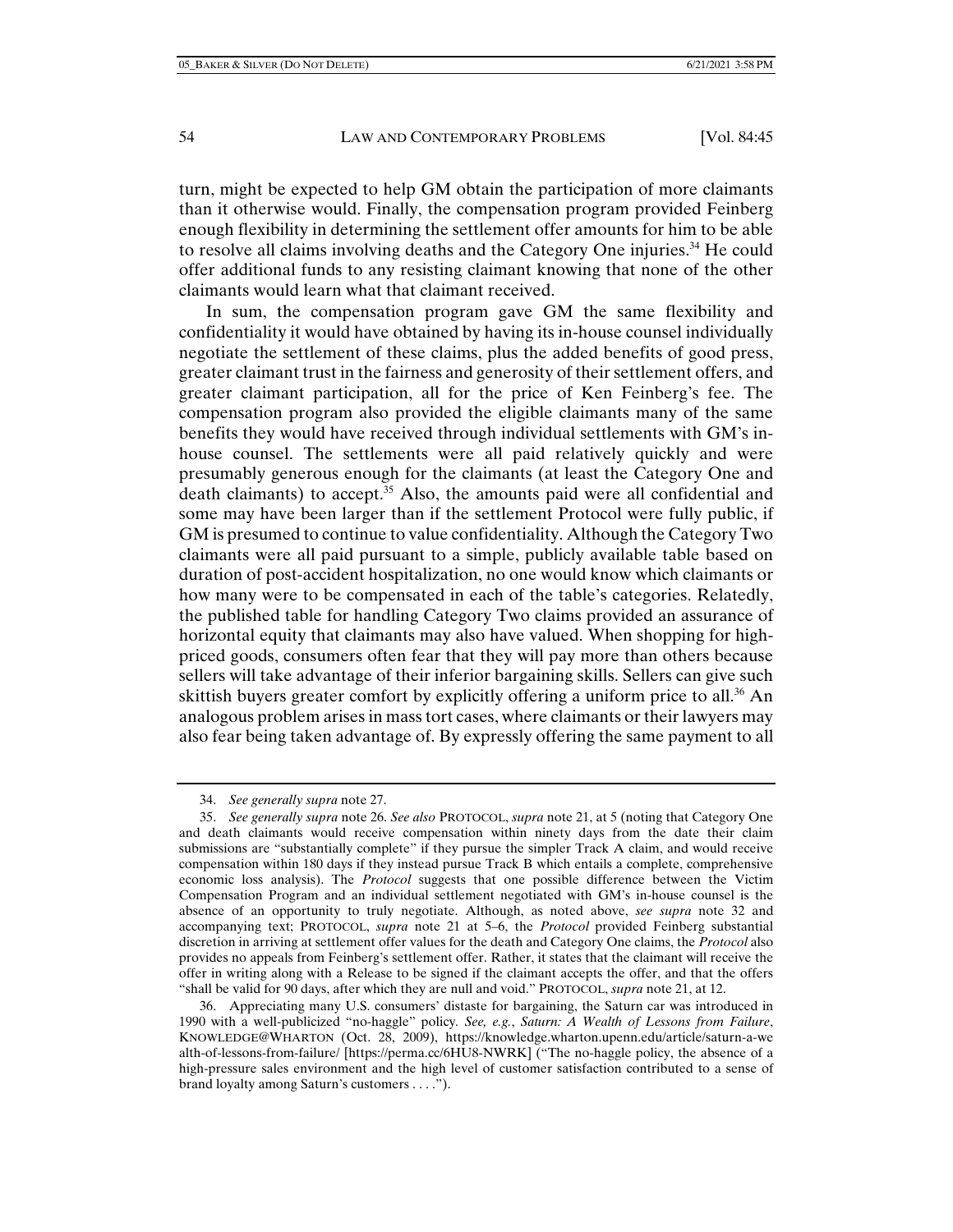Category Two claimants in the same sub-category of injury, GM allayed this concern.

Finally, the *Protocol* provided Category One and Death claimants a "Right to be Heard" in the form of a "face-to-face meeting (or telephone meeting) with [Feinberg] prior to his making a determination" pertaining to the claim.37 This right, however, was not intended to be an appeal process but simply an opportunity for the claimant to tell their story to Feinberg. This was underscored by both the timing of any requested hearing (that is, prior to the receipt of a settlement offer) and the *Protocol*'s statement that "[s]uch a requested meeting will not serve to alter the eligibility, process, or documentation requirements or any allocation amounts set forth in this Protocol."38 Through all of these processes, while perhaps not perfect for every claimant, the compensation fund CRF model nonetheless with partial transparency, resolved most claims efficiently and to the satisfaction of both the defendant and settling claimants.

## C. Inventory Settlements

The final model of claim resolution that GM employed in connection with the ignition-switch defect claims was a series of confidential "inventory settlements" with various law firms. These settlements involved the many and various claims that had not been resolved through the Feinberg-administered settlement program, thousands of which were part of the Multidistrict Litigation (MDL) overseen by U.S. District Judge Jesse Furman in Manhattan.39 In addition, the U.S. Supreme Court revitalized hundreds of death and injury claims against GM when it denied certiorari from the decision of the Court of Appeals for the Second Circuit holding GM liable for those claims arising from the ignition-

 <sup>37.</sup> PROTOCOL, *supra* note 21, at 11. This right was also provided to GM under the terms of Feinberg's *Protocol*. *Id.*

 <sup>38.</sup> *Id.*

 <sup>39.</sup> Tina Bellon, *Claims in GM Ignition Switch MDL for First Time Drop Below 1,000*, REUTERS LEGAL (Aug. 22, 2018), https://www.reuters.com/article/products-gm/claims-in-gm-ignition-switch-mdlfor-first-time-drop-below-1000-idUSL2N1VE008 [https://perma.cc/D3WY-RLAA].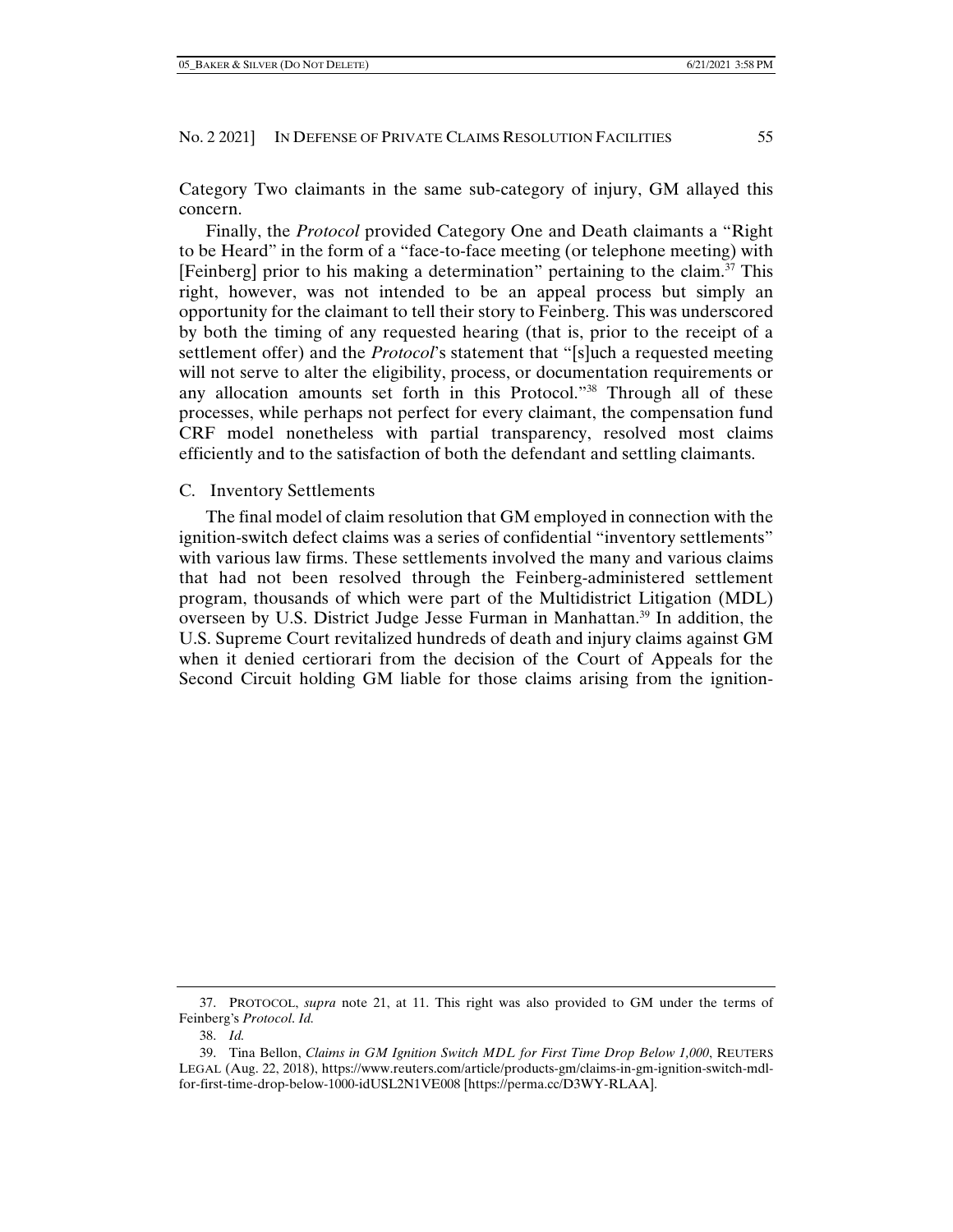switch defect prior to GM's bankruptcy restructuring in 2009.<sup>40</sup> Those claims too were available to be resolved via confidential inventory settlements.<sup>41</sup>

When a defendant undertakes inventory settlements, it seeks to obtain closure by entering into (usually confidential) agreements with law firms that represent large numbers of claimants. Typically, these deals resolve each firm's entire inventory of qualifying claims for a lump-sum dollar amount. To be clear, the settlement agreement neither resolves any individual claim nor determines the amount that any claimant will receive.<sup>42</sup> It operates at a meta level, specifying the maximum amount the defendant will pay and outlining a process through which the plaintiffs' lawyers (perhaps aided by a special master) will make settlement offers to their inventory of qualifying clients that will total the specified dollar amount.<sup>43</sup>

For GM, confidential inventory settlements had many benefits. They enabled the company to obtain maximum finality at a fixed cost that GM could negotiate down to the lowest amount each plaintiffs' firm would accept for its block of

 <sup>40.</sup> *See In re* Motors Liquidation Co., 829 F.3d 135, 166 (2nd Cir. 2016), *cert. denied*, 137 S. Ct. 1813 (2017) (reversing the bankruptcy court's decision enforcing the sale order "to enjoin claims relating to the ignition switch defect"). *See also* Neal E. Boudette, *Supreme Court Rebuffs G.M.'s Bid to Limit Ignition-Switch Lawsuits*, N.Y. TIMES (Apr. 24, 2017), https://nyti.ms/2pfhwVi [https://perma.cc/4F5Z-Y2B2] ("The Supreme Court's rebuff means that several hundred remaining unsolved wrongful death and personal injury claims against G.M. could be sent to state courts for resolution or even trials."). Even prior to the Second Circuit's July 2016 decision, GM resolved pre-bankruptcy claims as part of the compensation program. *See, e.g.*, Mike Spector, *GM Ignition-Switch Fund Offers \$595 Million to Victims*, WALL ST. J. (Dec. 10, 2015), https://www.wsj.com/articles/gm-ignition-switch-fund-offers-595-million-tovictims-1449755042 [https://perma.cc/U7B3-S3V8] (stating in 2015 that "[one] third of the money General Motors Co. is paying from a fund to victims of a defective ignition switch will go to those who under a legal shield granted during the auto maker's government-brokered bankruptcy otherwise might have received nothing").

 <sup>41.</sup> *See* Boudette, *supra* note 40 (quoting one plaintiffs' lawyer as estimating that "1,000 or more outstanding cases remain" which "are going to have to be settled by G.M. or litigated, now that the Supreme Court is not getting involved").

 <sup>42.</sup> *See* Lynn A. Baker, *Mass Tort Remedies and the Puzzle of the Disappearing Defendant*, 98 TEX. L. REV. 1165, 1166–67 (2020) [hereinafter Baker, *Disappearing Defendant*] (noting that the settlement agreement covers the plaintiffs as a group and only specifies the total a defendant will pay to release all of the group's particular claims).

 <sup>43.</sup> The agreement will typically include a variety of terms that ensure that the defendant obtains the desired level of closure and that prevent the plaintiffs' lawyer from engaging in strategic behavior, such as a "participation threshold" and a reduction in the total settlement amount for qualifying claimants who do not ultimately participate in the settlement. Baker, *Disappearing Defendant*, *supra* note 42, at 1166–67. *See also* Lynn A. Baker, *Mass Torts and the Pursuit of Ethical Finality*, 85 FORDHAM L. REV. 1943, 1946–65 (2017) [hereinafter Baker, *Ethical Finality*] (discussing "five core components of comprehensive finality" commonly seen in non-class mass action settlement agreements).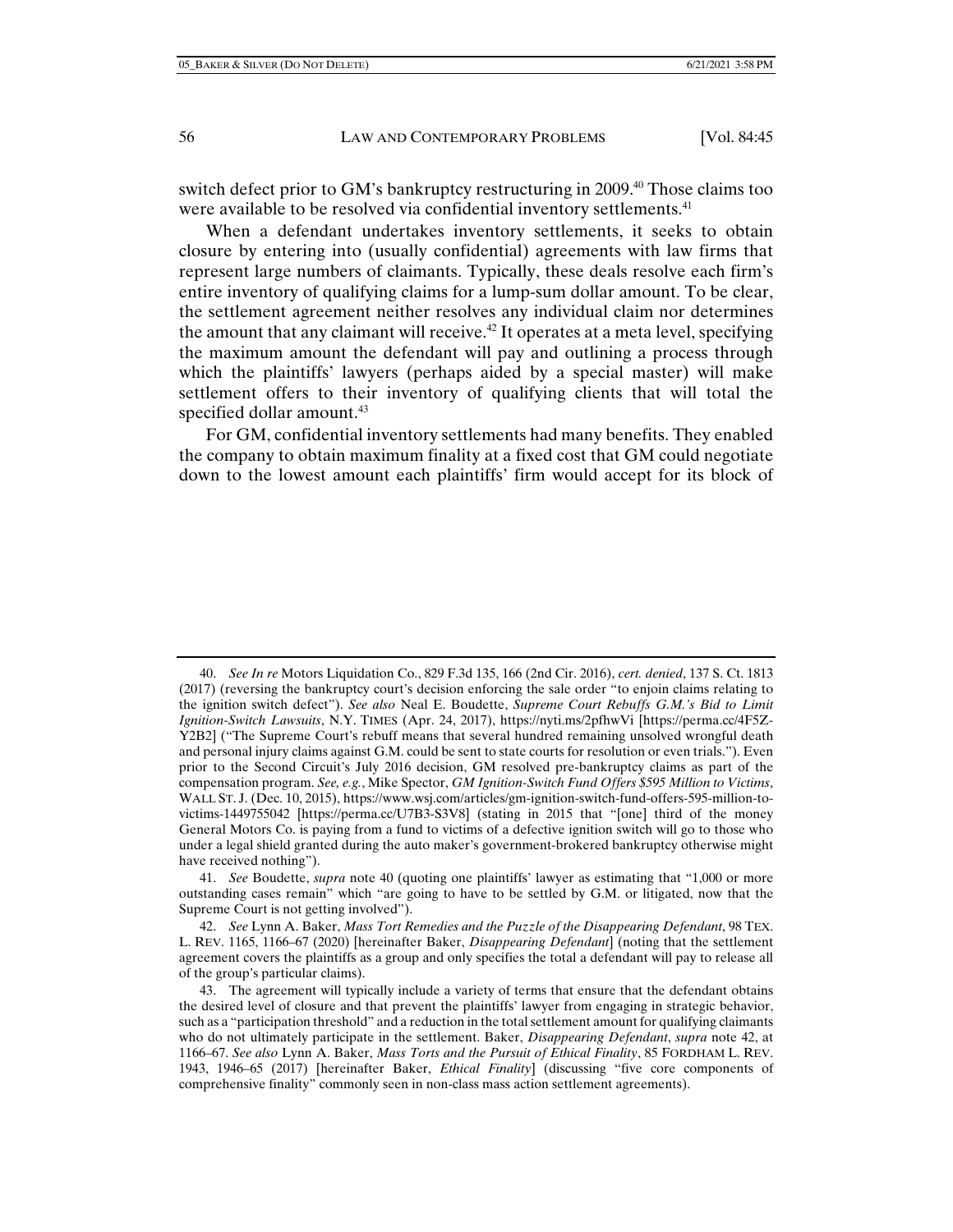claims,<sup>44</sup> while also deterring the best firms from taking on more cases.<sup>45</sup> GM could also negotiate payment amounts that varied from one firm to another depending on the quality of the inventory, the skill of the lawyers involved, the firms' financial situations, and so forth. Taken together, these differences across firms may have enabled GM to minimize the total cost of settling all claims relative to the alternative of a single, nationwide settlement program.<sup>46</sup>

In addition, inventory settlements enable defendants to shift to plaintiffs' counsel (or a special master) the costly and time-consuming work of determining each individual claimant's settlement offer amount from the settlement fund.<sup>47</sup> When the allocation is left to plaintiffs' counsel, they are incentivized by the participation threshold, that is a standard feature of agreements for inventory settlements, to arrive at an overall allocation of the settlement fund that maximizes claimant participation. Indeed, plaintiffs' counsel may well be able to do a better job than the defendant of maximizing claimant participation.<sup>48</sup> In addition, plaintiffs' counsel are likely to have better information about individual claimants and the relative strength and value of their claims than the defendant and therefore arguably have an important comparative advantage relative to the defendant when allocating the settlement fund.<sup>49</sup> By outsourcing the settlement offer valuation process in this way, a defendant also obtains the very valuable ability to publicly announce at the earliest possible time that it has "resolved" a significant number of mass tort claims against it.<sup>50</sup> Although, as noted above, the

 <sup>44.</sup> A series of confidential inventory settlements, if not entered into within a compressed period of time, creates a risk that some plaintiffs' attorneys receiving early settlements may use some of the proceeds to fund advertising for, or trials of, additional claims, thereby potentially increasing the eventual number of viable claims and the total amount ultimately paid by the defendant. *See* Baker, *Ethical Finality*, *supra* note 43, at 1946–65 **(**noting that "ordinary media publicity surrounding the early settlements may independently cause additional potential claimants to hire an attorney and pursue their claims").

 <sup>45.</sup> The agreements typically include "no present intention" affirmations that seek to provide the defendant assurance that the settling firm will not be taking on new cases while not running afoul of the ethics rules. *See, e.g.*, *id.* at 1957–62 (discussing how "no present intention" affirmations ethically permit the plaintiffs' firm to provide the defendant some assurance that they will not represent any new clients with similar claims nor advertise for such clients).

 <sup>46.</sup> The select group of plaintiffs' counsel who would be able to negotiate a nationwide settlement program is likely to be among the best bargainers and from the most well-capitalized law firms. *Id*. at 1945.

 <sup>47.</sup> Baker, *Disappearing Defendant*, *supra* note 42, at 1167–68 (detailing the costs including "attorney time and the cost of various scientific and medical experts").

 <sup>48.</sup> *Id*. at 1167.

 <sup>49.</sup> *Id.* at 1167, n.8.

 <sup>50.</sup> To take a recent example, on June 24, 2020, the media reported that Bayer "agree[d] to pay more than \$10 billion to settle tens of thousands of claims." Patricia Cohen, *Roundup Maker to Pay \$10 Billion to Settle Cancer Suits*, N.Y. TIMES (June 24, 2020), https://www.nytimes.com/2020/ 06/24/business/roundup-settlement-lawsuits.html [https://perma.cc/XLZ5-Q23M]. The news report added that "[n]egotiations were extraordinarily complex, producing separate agreements with 25 lead law firms whose clients will receive varying amounts." *Id*. Two months later, the MDL Judge, Vince Chhabria held a Zoom hearing "after receiving numerous confidential letters from plaintiffs' attorneys insisting that Bayer had reneged on their agreements." Amanda Bronstad, *Bayer's \$10.9B in Roundup Settlements Unravel, More Trials Possible*, RECORD (Aug. 27, 2020), https://www.law.com/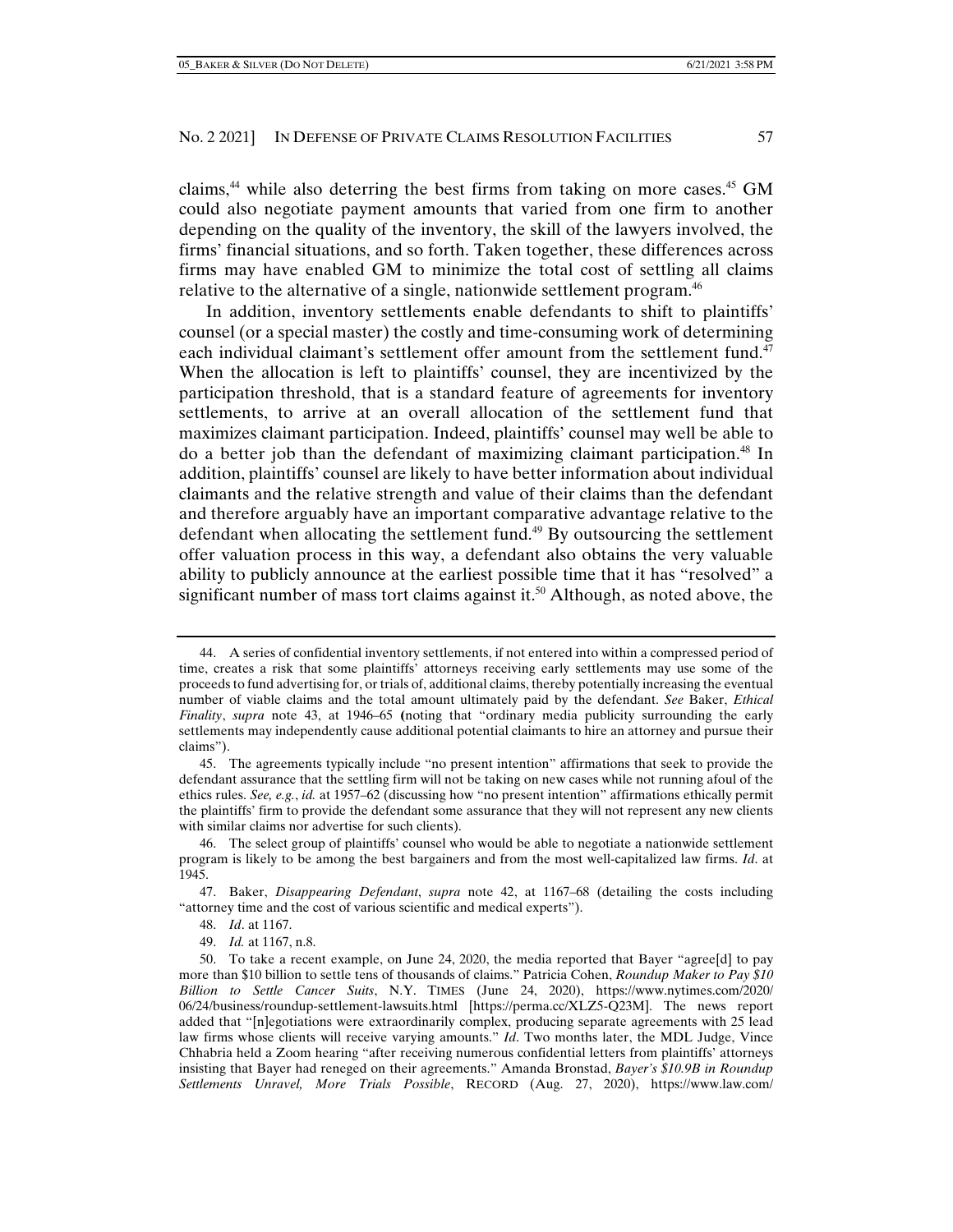settlement agreement does not itself resolve any individual's claim, official announcements and press coverage nonetheless suggest that the claims no longer loom over the company, and the stock market tends to give these announcements great weight.<sup>51</sup>

For claimants, a confidential inventory settlement has various benefits compared to a compensation program or individual negotiations with in-house counsel. First, such a settlement provides each of the covered claimants complete transparency at the time they receive their individual settlement offer regarding the settlement offers being made to all of the other claimants included in the settlement. This transparency with regard to the allocation of a lump-sum, aggregate settlement is an obligation imposed on the plaintiffs' counsel by the relevant state equivalent of Rule 1.8(g) of the ABA Model Rules of Professional Conduct.<sup>52</sup> The information enables each claimant to confirm both the horizontal equity of his or her individual settlement offer amount, as well as its accuracy relative to the claim characteristics considered in the determination of settlement offer values. Finally, claimants who do not like their settlement offers or any other aspects of the inventory settlement are free to decline their offer and to continue prosecuting their claims in the tort system. In many instances, however, claimants who choose to continue litigating may need to retain new counsel.<sup>53</sup>

therecorder/2020/08/27/bayers-10-9b-in-roundup-settlements-unravel-more-trials-possible/ [https://perm a.cc/PKY6-BZXD]. Judge Chhabria "appeared concerned that Bayer misled the court when it announced, on June 24, that it had resolved 75% of the 125,000 Roundup claims" and said he "was inclined to lift a stay on litigation." *Id.* It was not until several weeks later, that three leading plaintiffs' firms in the litigation were each able to confirm that "master settlement agreements have now been reached" which reportedly "resolv[ed] 12,000 Roundup cases in state and federal courts." Amanda Bronstad, *Under Fire From Judge, Bayer Settles Thousands More Roundup Lawsuits*, LAW.COM (Sept. 17, 2020), https://www.law.com/2020/09/17/under-fire-from-judge-bayer-settles-thousands-more-roundu p-lawsuits/ [https://perma.cc/5B3X-D886]. Ten days later, Bayer had "finalized accords to resolve about 44,000 U.S. lawsuits, or about 35% of the more than 125,000 filed and unfiled cases alleging the herbicide causes cancer." Joel Rosenblatt, *Bayer Confronts Judge's Deadline as Roundup Settlements Lag*, BLOOMBERG (Sept. 27, 2020), https://www.bloomberg.com/news/articles/2020-09-28/bayer-confrontsjudge-s-deadline-as-roundup-settlements-lag [https://perma.cc/X8EA-A5XA].

 51. *See supra* note 50; s*ee also* Baker, *Disappearing Defendant*, *supra* note 42, at 1168, n.11 (discussing press announcements and media reports regarding the global Vioxx settlement); Baker, *Ethical Finality*, *supra* note 43, at 1944 n.1 (observing that "on the day Merck announced its \$4.85 billion nationwide settlement of nearly 50,000 Vioxx claims in November 2007, its stock rose 2.3 percent 'even as the broader stock market was sharply lower'").

 52. For discussion of the operation of and policy reasons underlying ABA Model Rule 1.8(g) and its equivalents in every state, see Baker, *Disappearing Defendant*, *supra* note 42; s*ee also* Lynn A. Baker, *Aggregate Settlements and Attorney Liability: The Evolving Landscape*, 44 HOFSTRA L. REV. 291, 298– 303 (2015) [hereinafter Baker, *Aggregate Settlements*].

 53. An inventory settlement agreement will typically include an affirmation by plaintiffs' counsel that they will take "all necessary steps to disengage and withdraw from the representation" of any claimant who declines his or her settlement offer "to the extent permitted by the equivalents to Rules 1.16 and 5.6 of the ABA Model Rules of Professional Conduct in the relevant jurisdiction(s)." Baker, *Ethical Finality*, *supra* note 43, at 1962–65. It is critical to note, however, that even without such language in the settlement agreement, plaintiffs' counsel may well be inclined to seek permission from the court to withdraw from representing a claimant who declines his or her settlement offer. In a mass tort context, it will frequently be true that continuing to represent a non-settling claimant will impose "an unreasonable financial burden" on the contingent fee attorney, justifying withdrawal under the relevant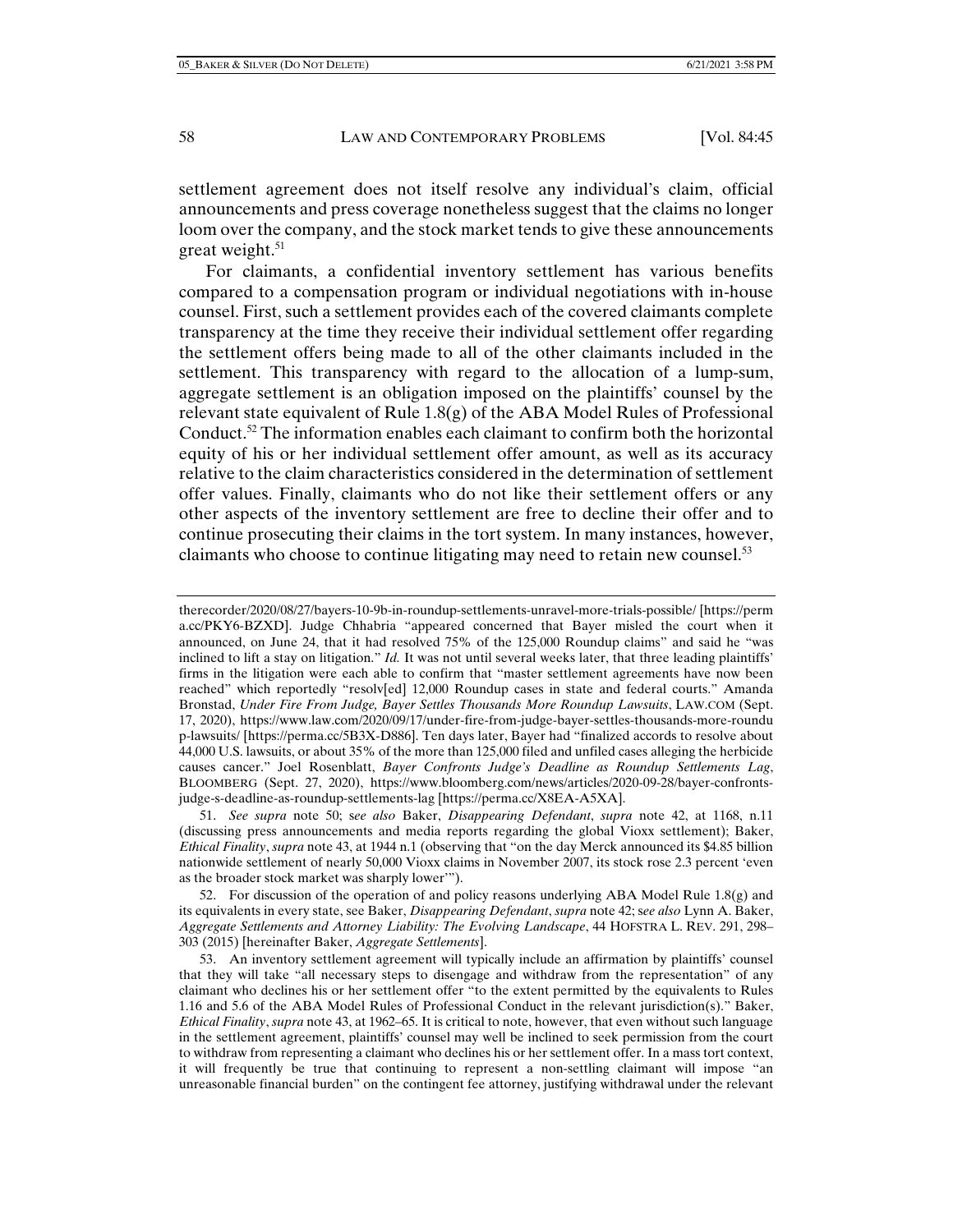A confidential inventory settlement also has disadvantages for the claimants relative to a victim compensation fund or individual negotiations with the defendant's in-house counsel. The allocation and disclosure processes that enable the transparency and horizontal equity can be expected to slow down the claimants' receipt of their settlement offer amounts and their eventual settlement payments; no claimant can receive his or her individual settlement offer until this information is known for all of the claimants covered by the settlement agreement.54 Then, in order for the settling claimants to receive their settlement funds, it is likely that a minimum participation threshold set out in the settlement agreement must be met.<sup>55</sup> In addition, an inventory settlement will typically provide claimants an opportunity to tell their story only to their own retained counsel. In contrast, the GM compensation program provided claimants an opportunity to be heard directly by GM's agent, Ken Feinberg, and individual negotiations with GM's in-house counsel plausibly could include an opportunity for the client to speak directly to GM's counsel.

## D. Lessons Learned from GM**'**s Use of the Core CRF Models

In summary, the models of claim resolution used by GM and described above had unique costs and benefits, both to GM and the claimants, relative to the various alternatives. The models differed along multiple dimensions, but there is no single best model for claimants or a defendant. GM's use of different approaches at different times when dealing with different subgroups of claimants makes this clear. The company tailored the structure of each private CRF in light of the needs that arose in connection with its efforts to settle particular blocks of claims.

From the perspective of the claimants, the calculus is a bit different. Although settlement is a collaborative process and defendants cannot unilaterally dictate terms, claimants' options are also limited. For an individual claimant, the choice is almost always the binary one of whether or not to accept a settlement offer made pursuant to the terms of the available claim resolution process, which the

state equivalent to ABA Model Rule 1.16(b)(6). *Id.* at 1963. Stated differently, "the settlement offer which the client has chosen to decline may be the best net result the attorney reasonably believes he or she can obtain through settlement for the client in the foreseeable future" and "the expected value of the client's case at trial, even with a favorable verdict, might be too low even to cover the costs of the trial." *Id.*

 <sup>54.</sup> *See* Baker, *Aggregate Settlements*, *supra* note 52, at 293–95 (describing the process that plaintiffs' counsel would likely use to determine each claimant's allocated share of the lump-sum settlement amount, which includes gathering complete information about each claimant with regard to the claim characteristics that are used to value each claimant's claim). Once each qualifying claimant receives comprehensive information regarding the allocation of the entire settlement fund, including information about every other claimant's settlement offer amount, each claimant is able to decide whether to accept his or her settlement offer. *Id*. at 293-95, 310-14.

 <sup>55.</sup> Baker, *Ethical Finality*, *supra* note 43, at 1947–52 (noting that if a specified minimum number of eligible claimants do not accept their settlement offers, the defendant will have a unilateral option to terminate the settlement). Only if the specified participation threshold is met, or the defendant chooses to waive its option to terminate the settlement, will eligible settling claimants receive their settlement funds. *Id.*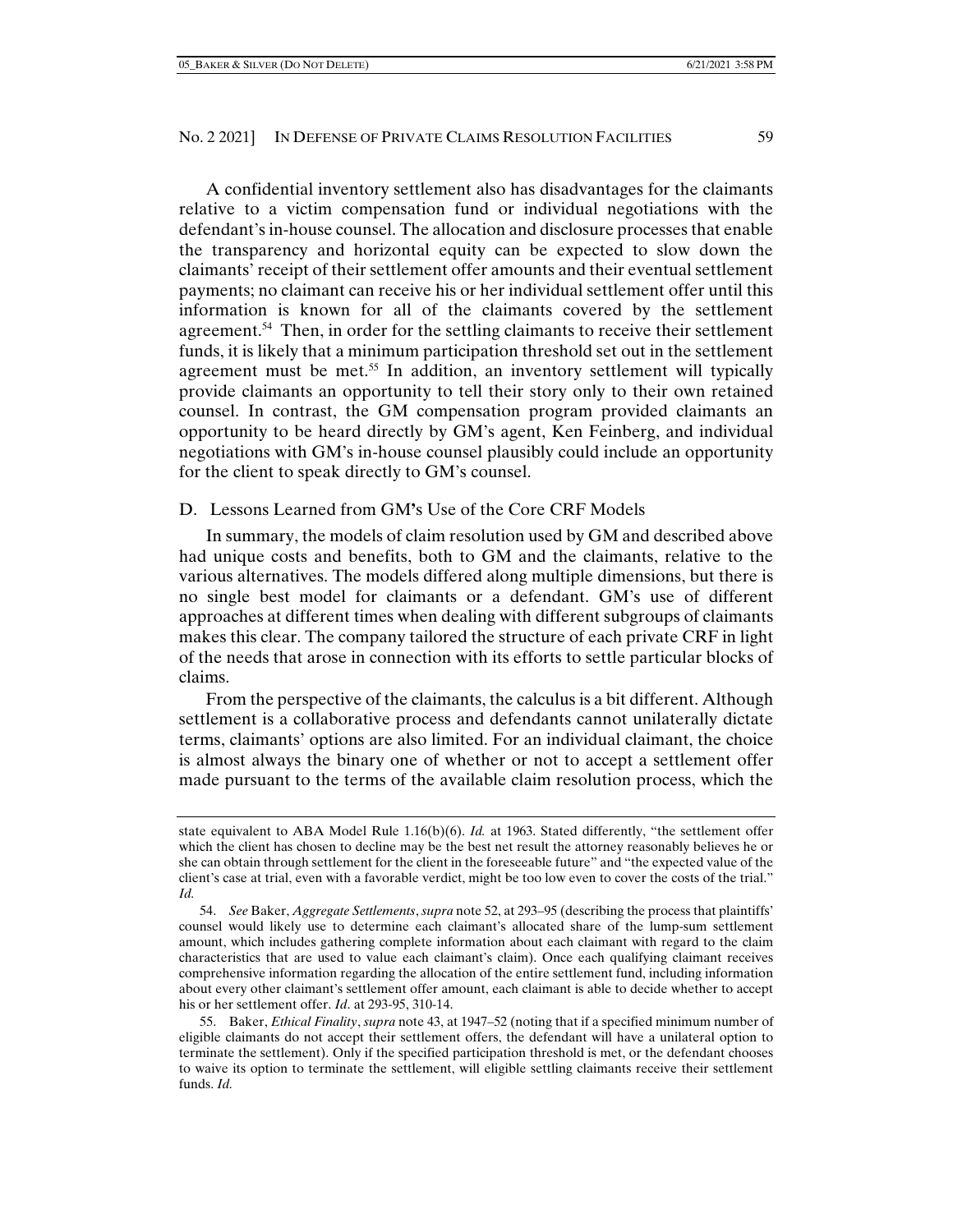defendant likely designed while negotiating with plaintiffs' counsel. The claimant's settlement decision is always made with an appreciation that continuing in the court system is an option. In some instances, a claimant may anticipate having the additional options of negotiating an individual settlement with in-house counsel or participating in a future inventory settlement—as in the case of claimants who received offers through the GM settlement program but did not accept them.

#### III

## CRITICISMS OF PRIVATE CRFS

Although the creation and maintenance of an impartial judiciary that decides cases on their factual and legal merits is a miraculous accomplishment, there is nothing magical about adjudication as a means of resolving legal claims. Stated simply, there is no reason to require parties to try matters in courts when they prefer to do otherwise, as long as access to courts is available. Parties should be, and normally are, free to use other means to evaluate the merit of claims and set their worth.

Potential plaintiffs and defendants can prefer private CRFs to courts for straightforward reasons. Litigation is expensive, time-consuming, risky, partly opaque, and often inaccurate. Alternative processes can be faster, cheaper, and more predictable. When opting for other methods, defendants and claimants have considerable freedom to design private CRFs as they wish. For example, if claimants (or their attorneys) want to preserve the option to decline a settlement offer received through a CRF and to proceed to court, they need only refuse to file claims with a CRF that does not provide this option. Parties can also allow discovery, forbid it, or permit it within limits. They can require decision makers to offer reasons for their actions or allow them to operate without doing so. They can choose the location of the CRF, the law it will apply, and whether the result will be confidential or public.

Parties enjoy so much latitude in the design of CRFs for the same reason they are free to settle instead of going to trial. Like other rights, the right to adjudicate a claim in court can be waived with the holder's consent.<sup>56</sup> To secure that consent, a party wanting to avoid a trial must offer terms that an opposing party prefers to litigation. The right to have a court decide a claim thus establishes a baseline from which parties may bargain to alternatives that are mutually preferred. The alternative process, which the parties can design as they wish, is normatively defensible because the parties consent to the process knowing that litigation sets the baseline. This Part now considers criticisms of private CRFs, first turning to their limited success in certain contexts and then to normative objections raised by various commentators.

 <sup>56.</sup> This is not meant to deny that consent can be coerced or lack moral force for other reasons. When this is a problem, however, it is important to be clear that objections to CRFs stem from the circumstances in which consent is obtained, not from the design of the CRF.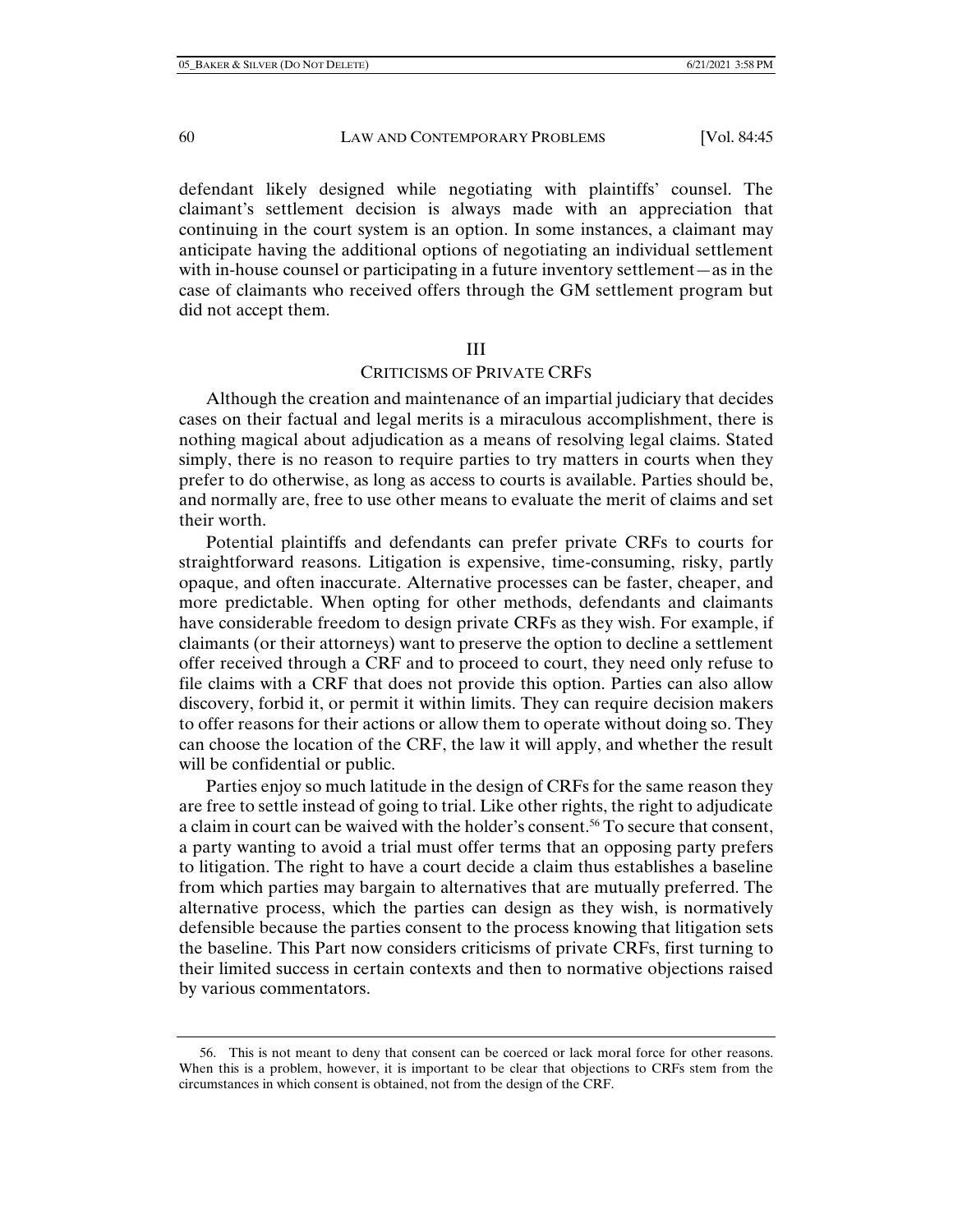### A. The Limited Success of Some CRFs

We do not mean to suggest that all CRFs are successful. The design of a CRF is a matter of prognostication as well as of compromise. Inaccurate predictions in choosing design attributes that will appeal to the relevant claimants can result in CRFs that are not ultimately successful in terms of resolving all or most of the potentially eligible claims. Execution of the CRF design is also important. Any perceived lapses in administering and operating the CRF in accordance with its claimed design attributes can trigger claimant dissatisfaction, generate unfavorable press, and suppress participation rates.

Perhaps the best known CRF that was less than fully successful was the Gulf Coast Claims Facility (GCCF) administered by Ken Feinberg in connection with the BP oil spill.57 Established by BP on June 16, 2010, less than two months after the explosion on the *Deepwater Horizon* offshore drilling rig, the GCCF was to receive, process, and pay qualifying claims of losses resulting from the oil spill, primarily involving economic and property damages.<sup>58</sup> Within two years, however, the GCCF was replaced by the *Deepwater Horizon* Court Supervised Settlement Program as part of a class action settlement approved by federal MDL Judge Carl J. Barbier.59 The new Settlement Program included a broader geographical area, covered more claims, and employed somewhat different participation criteria than the GCCF.<sup>60</sup>

Despite being replaced, the GCCF was successful in many respects and by many measures. During its relatively brief tenure, the GCCF "processed over one million claims and paid a total of more than \$6.2 billion to over 220,000 individual and business claimants."<sup>61</sup> Delivering closure to BP, however, was problematic.<sup>62</sup> From the inception of the GCCF, many potential claimants had preferred to take

 <sup>57.</sup> For Ken Feinberg's account of the GCCF, including the unique difficulties it and he faced, see KENNETH R. FEINBERG, WHO GETS WHAT: FAIR COMPENSATION AFTER TRAGEDY AND FINANCIAL UPHEAVAL 125–83 (2012).

<sup>58</sup>*. See* BDO CONSULTING, INDEPENDENT EVALUATION OF THE GULF COAST CLAIMS FACILITY REPORT OF FINDINGS & OBSERVATIONS TO THE U.S. DEPARTMENT OF JUSTICE 2–3 (2012), https://www.justice.gov/iso/opa/resources/66520126611210351178.pdf [https://perma.cc/VB6Z-GZMW].

 <sup>59.</sup> *See* Order and Reasons Granting Final Approval of the Economic and Property Damages Settlement Agreement, *In re:* Oil Spill by the Oil Rig "Deepwater Horizon" In The Gulf Of Mexico, On April, 20, 2010 (*In re Deepwater Horizon*), 910 F. Supp. 2d 891, 904 (E.D. La. 2012) (MDL No. 2179) [hereinafter Order and Reasons] (certifying a settlement class and granting final approval of the Economic and Property Damages Settlement Agreement to be "implemented by the *Deepwater Horizon* Court Supervised Settlement Program."). *See also* First Amended Order Creating Transition Process,*In re Deepwater Horizon* (Mar. 8, 2012) (MDL No. 2179), http://www.laed.uscourts.gov/sites/defau lt/files/OilSpill/Orders/03082012Order(TransitionProcess).pdf [https://perma.cc/J4BD-TZ5U] (creating a transition process from the GCCF to the proposed Court Supervised Claims Program).

 <sup>60.</sup> *See* Order and Reasons, *supra* note 59.

 <sup>61.</sup> BDO CONSULTING, *supra* note 58, at 1.

 <sup>62.</sup> For an insightful comparison of the GCCF and the class action settlement that replaced it, see Samuel Issacharoff & D. Theodore Rave, *The BP Oil Spill Settlement and the Paradox of Public Litigation*, 74 LA. L. REV. 397 (2013).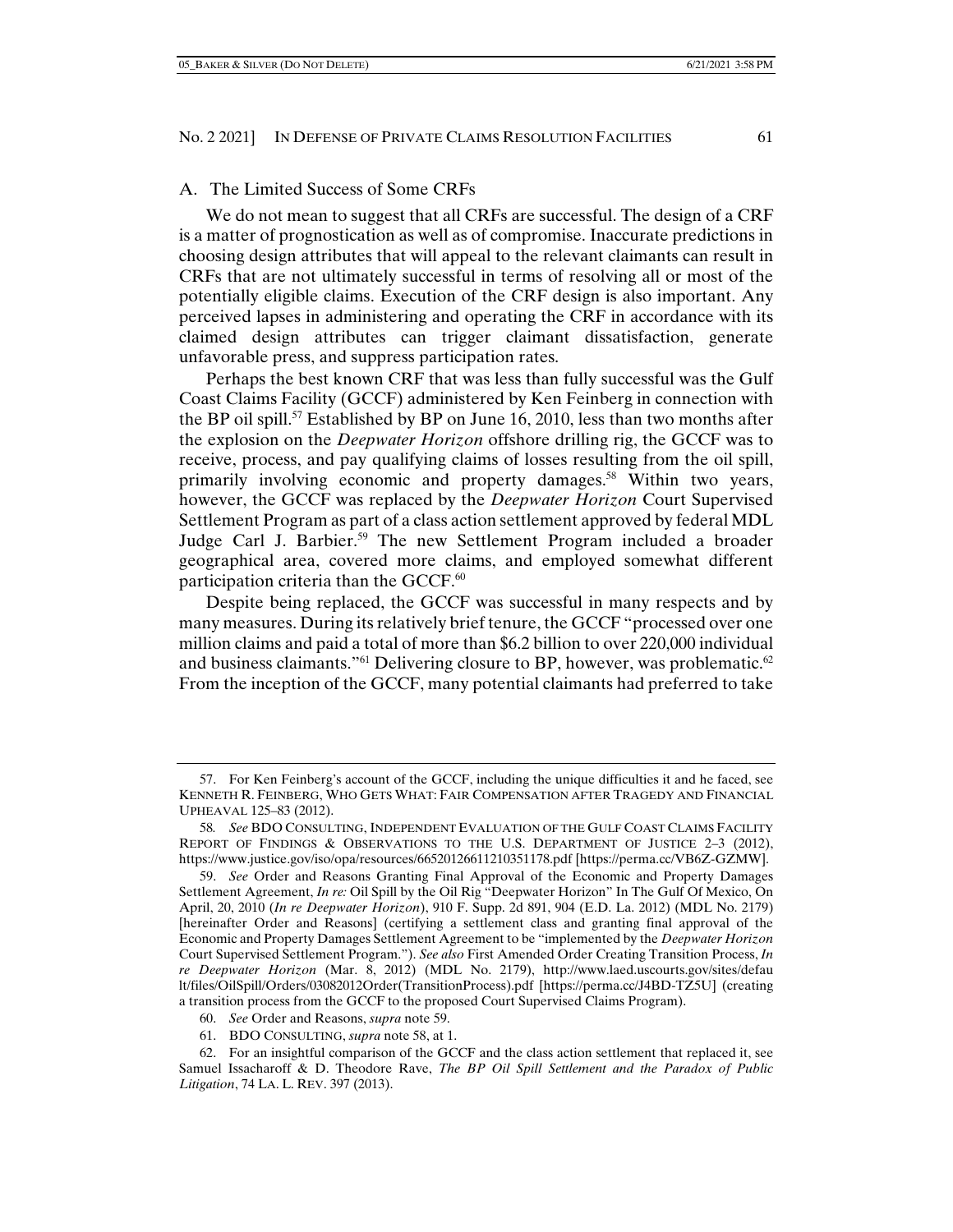their claims to court.<sup>63</sup> And the fact that the GCCF denied compensation to approximately sixty percent of the claims it processed inevitably increased both the number of claimants left to seek redress through the courts and the public criticism of the GCCF by elected officials in the Gulf states most directly affected by the oil spill.64 In sum, the inability of the GCCF to provide BP sufficient closure forced it (and Judge Barbier) to abandon that CRF and turn to a courtsupervised class settlement for resolution.

## B. Normative Objections

Whether one views the GCCF, or any other CRF, as a success or failure, the normative justification for resolving claims through a CRF rather than litigation is the same: the parties' consent. However, not all commentators find this justification sufficient. In this Sub-Part we address two core complaints. The first contends that private CRFs should be prohibited because they deny claimants corrective justice. The second argues that judicial oversight of private CRFs should be required to protect plaintiffs' autonomy and to generate unbiased information about settlement terms and related matters. We believe that both criticisms are mistaken.

# 1. Denials of Corrective Justice

In her critique of CRFs, Professor Linda Mullenix focuses on "victim compensation funds."65 She sets out three categories of "disaster events," contending that this categorization is "useful in thinking about when a fund

<sup>63</sup>*. See* Transfer Order, *In re Deepwater Horizon* (J.P.M.L Aug. 10, 2010) (MDL No. 2179), http://www.laed.uscourts.gov/sites/default/files/OilSpill/Orders/MDL\_Transfer\_Order.pdf [https://per ma.cc/2LFS-CBYL] (establishing the Deepwater Horizon MDL and transferring to Judge Carl J. Barbier in the Eastern District of Louisiana 77 cases from the Eastern District of Louisiana (31), the Southern District of Alabama (23), the Northern District of Florida (10), the Southern District of Mississippi (8), the Western District of Louisiana (2), the Southern District of Texas (2), and the Northern District of Alabama (1)). It is interesting that the U.S. Judicial Panel on Multidistrict Litigation (JPML) noted in its order creating the MDL that "[c]entralization may also facilitate closer coordination with Kenneth Feinberg's administration of the BP compensation fund." *Id.* at 3.

 <sup>64.</sup> The independent audit commissioned by the Justice Department determined that these claims were largely denied for legitimate reasons consistent with the announced protocols and methodologies of the GCCF: the claimants' business types were not compensable; the claimants failed to submit required financial documentation; the claimants failed to provide documentation sufficient to establish that their financial losses occurred as a result of the oil spill; never responded to deficiency letters requesting additional documentation; or submitted information that showed their claimed losses were due to alternate causes. BDO CONSULTING, *supra* note 58, at 6–7 (noting that although the audit did find that errors in claims processing negatively affected almost 7300 claims of the more than one million processed by the GCCF, "in general, the GCCF appeared to have consistently applied its protocols and methodologies in processing claims"). For Ken Feinberg's views on why the GCCF faced so much criticism from potential claimants, Gulf state politicians, and plaintiffs' lawyers, see FEINBERG, *supra* note 58, at 145–81.

 <sup>65.</sup> Mullenix, *supra* note 9, at 4–5 ("[T]his article poses the question whether, based on what we have learned from a decade of experience, victim compensation funds accomplish justice for claimants"); *id.* at 6 ("[A]lmost every mass disaster or mass tort event inspires creation of a compensation fund."); *id.* at 19 ("[N]ot all catastrophic events should appropriately be addressed through a fund resolution of claims.").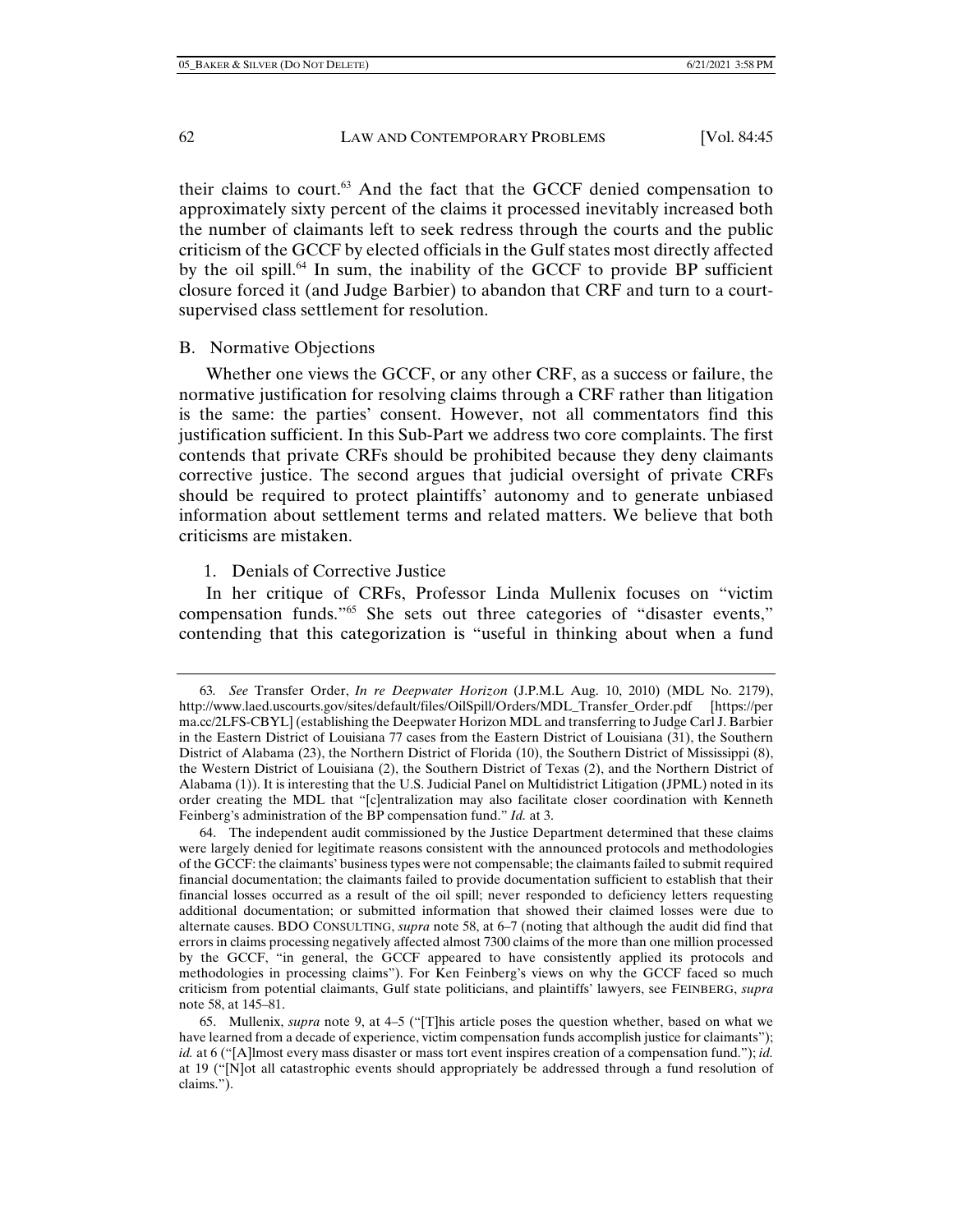resolution of claims is appropriate."66 Her third category, which contains disasters caused by responsible wrongdoers that are financially solvent, is the only one of the three which involves civil claims that could be litigated.<sup>67</sup> It is therefore the only category that involves a CRF by this Article's definition. Mullenix includes in this category the funds created in connection with the BP Gulf oil spill and the GM ignition switch defect. $68$ 

Professor Mullenix argues that claims settled by her third category of fund, and therefore claims settled by all private CRFs, are unjustifiable on the ground that they impede the achievement of corrective justice (or "compensatory" justice, as she sometimes calls it). $69$  In her words, corrective justice

requires attention to a victim's highly individualized injury as well as his or her circumstances both before and after the injury. . . . When mass harms occur, theories of compensatory justice generally eschew remediation schemes that would confer comparable equity across all claimants. Compensatory justice, then, distinguishes individual cases of injury from one another and is highly particularized.<sup>70</sup>

Her opposition to private CRFs thus seems at first to be based mainly on the belief that they deliver rougher justice than courts.

Upon closer scrutiny, however, Professor Mullenix's concern seems not to be the nature of the justice provided by CRFs but the fact that an individual who is neither a judge nor a juror determines the amount of compensation:

Alternative compensation funds ought not to administer quasi-corrective justice that is divorced from the tort system but instead [is] based on the authority of a single special master's sense of corrective justice. . . . And, where alternative fund mechanisms appear to be illegitimate circumventions of the adjudicative tort system by a responsible private party or entity, and in turn set up compensation schemes that imperfectly mimic notions of corrective justice, a fund should not be permitted to operate outside judicial auspices.<sup>71</sup>

Thus, Professor Mullenix would seemingly ban private CRFs entirely.

One problem with Professor Mullenix's view is that, by the standards of corrective justice, the tort system itself is highly imperfect. It routinely undercompensates plaintiffs with valid claims; it shortchanges severely injured plaintiffs to a greater extent than those whose injuries are minor, and it often

 <sup>66.</sup> *Id.*

 <sup>67.</sup> Her other two categories are "occurrences for which victims are blameless but there is no wrongdoer who is responsible for the harms to the injured" and "events in which victims are blameless for their injuries but the alleged wrongdoers who are responsible for the harms are unavailable as a source for remediation." *Id.* Her examples of the former include "[n]atural disasters, such as hurricanes," and her examples of the latter include school shootings and the Boston marathon bombing in which the perpetrator is "most likely financially incapable of making reparation or restitution to his victims." *Id.*

 <sup>68.</sup> *Id.* at 21.

 <sup>69.</sup> *Id.* She begins by contending that "the creation and implementation of funds are most justified in the context of natural disasters and blameless community tragedies, such as mass shootings" but "[the creation and implementation of funds] are least justified in traditional torts situations, where there is an identifiable alleged wrongdoer who has purportedly committed mass harms." *Id.* In the very next sentence, however, she clarifies that she considers her "least justified" category of funds actually to be "unjustifiable." *Id.*

 <sup>70.</sup> *Id.* at 22.

 <sup>71.</sup> *Id.* at 30.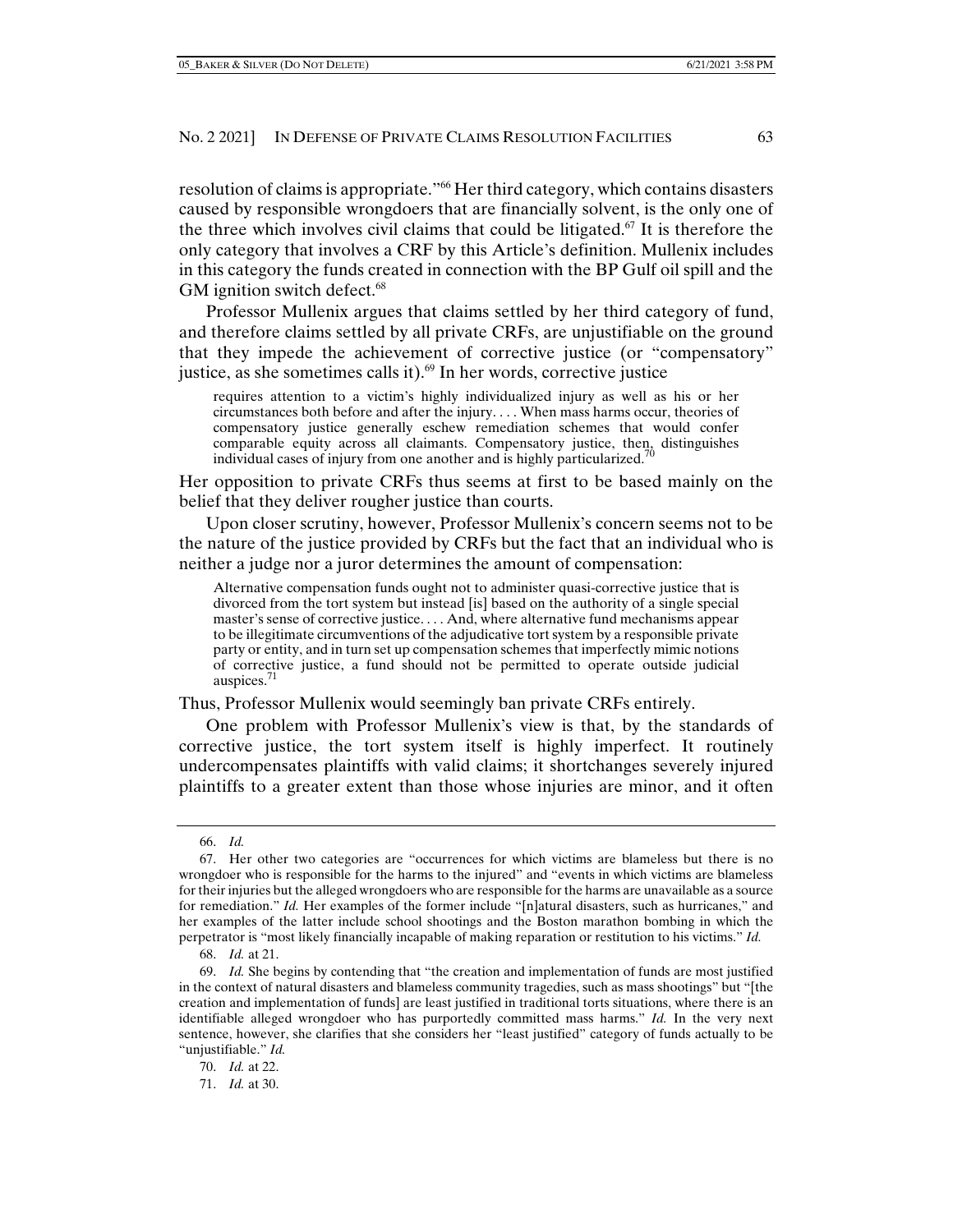sends deserving claimants home empty-handed.<sup>72</sup> The tort system also causes suboptimal outcomes from a corrective justice perspective by requiring parties to bear sizeable costs and thereby denying relief to victims who can neither bear those costs nor convince lawyers or litigation funders to bear them. Although it is an open empirical question whether the tort system achieves corrective justice more fully than private CRFs do, the evidence favoring the tort system is far from conclusive.

A final, and deeper, problem with Professor Mullenix's position is that the theory of corrective justice provides a normative account of certain duties that people owe each other, not of the means by which the burdens entailed by those duties must be quantified or fulfilled. In other words, corrective justice "explains the relationship between the duty to prevent or avoid harm on the one hand, and the duty to repair its costs on the other . . . . Though it grounds duties of repair, it does not mandate a mechanism by which those duties are to be discharged."73 A person who owes another a duty of repair can satisfy the duty by paying the proper amount voluntarily. Neither a verdict quantifying the victim's loss nor a coercive order from a court is required. From a corrective justice perspective, then, courts have neither a monopoly nor even necessarily a comparative advantage when it comes to determining the size of compensatory obligations. Other means exist and may be better.<sup>74</sup>

 <sup>72.</sup> *See, e.g.*, MICHAEL J. SAKS & STEPHAN LANDSMAN, CLOSING DEATH'S DOOR: LEGAL INNOVATIONS TO END THE EPIDEMIC OF HEALTHCARE HARM (2021) (discussing the ineffectiveness of medical malpractice litigation for providing negligently injured patients compensation); BERNARD S. BLACK, DAVID A. HYMAN, MYUNGO PAIK, WILLIAM M. SAGE & CHARLES SILVER, MEDICAL MALPRACTICE LITIGATION: HOW IT WORKS, WHY TORT REFORM HASN'T HELPED (2021)(discussing developments in medical malpractice litigation, including the effectiveness of policy reforms such as damages caps that responded to insurance spikes). *See generally* Don Dewees & Michael J. Trebilcock, *The Efficacy of the Tort System and Its Alternatives: A Review of Empirical Evidence*, 30 OSGOODE HALL L.J. 57 (1992) (analyzing recoveries in car accidents, medical malpractice, product liability claims, environmental claims, and workplace injury claims).

 <sup>73.</sup> Jules Coleman, *Theories of Tort Law*, STAN. ENCYC. OF PHIL. (Oct. 20, 2008), https://stan ford.library.sydney.edu.au/archives/fall2008/entries/tort-theories/ [https://perma.cc/B594-BE5U].

 <sup>74.</sup> For example, academic researchers have used liability insurers' closed-claim data to assess the extent to which payments reflect the merits of claims, the severity of injuries, and other relevant features. *See, e.g.*, David A. Hyman, Bernard Black, Kathryn Zeiler, Charles Silver & William M. Sage, *Do Defendants Pay What Juries Award? Post-Verdict Haircuts in Texas Medical Malpractice Cases, 1988– 2003*, 4 J. EMPIRICAL LEGAL STUD. 3 (2007) (explaining that most jury awards in Texas medical malpractice cases received "haircuts"); David M. Studdert, Michelle M. Mello, Atul A. Gawande, Tejal K. Gandhi, Allen Kachalia, Catherine Yoon, Ann Louise Puopolo, & Troyen A. Brennan, *Claims, Errors, and Compensation Payments in Medical Malpractice Litigation*, 354 NEW ENG. J. MED. 2024 (2006) (finding that the "vast majority of expenditures go toward litigation over [medical malpractice] errors and payment of them."); Kathryn Zeiler, Charles Silver, Bernard Black, David A. Hyman & William M. Sage, *Physicians' Insurance Limits and Malpractice Payments: Evidence from Texas Closed Claims, 1990–2003*, 36 J. LEGAL STUD. S9 (2007) (explaining that policy limits act as a de facto cap on payment regardless of the merits of a claim). The same data could be used to develop estimates of claim values that are far more robust and defensible from a corrective justice perspective than those produced by juries and judges. *See generally* Alexandra D. Lahav, *The Case for "Trial by Formula"*, 90 TEX. L. REV. 571 (2012); Alexandra D. Lahav, Rough Justice (Aug. 9, 2010) (unpublished manuscript), https:// ssrn.com/abstract=1562677 [https://perma.cc/6WKK-PF84].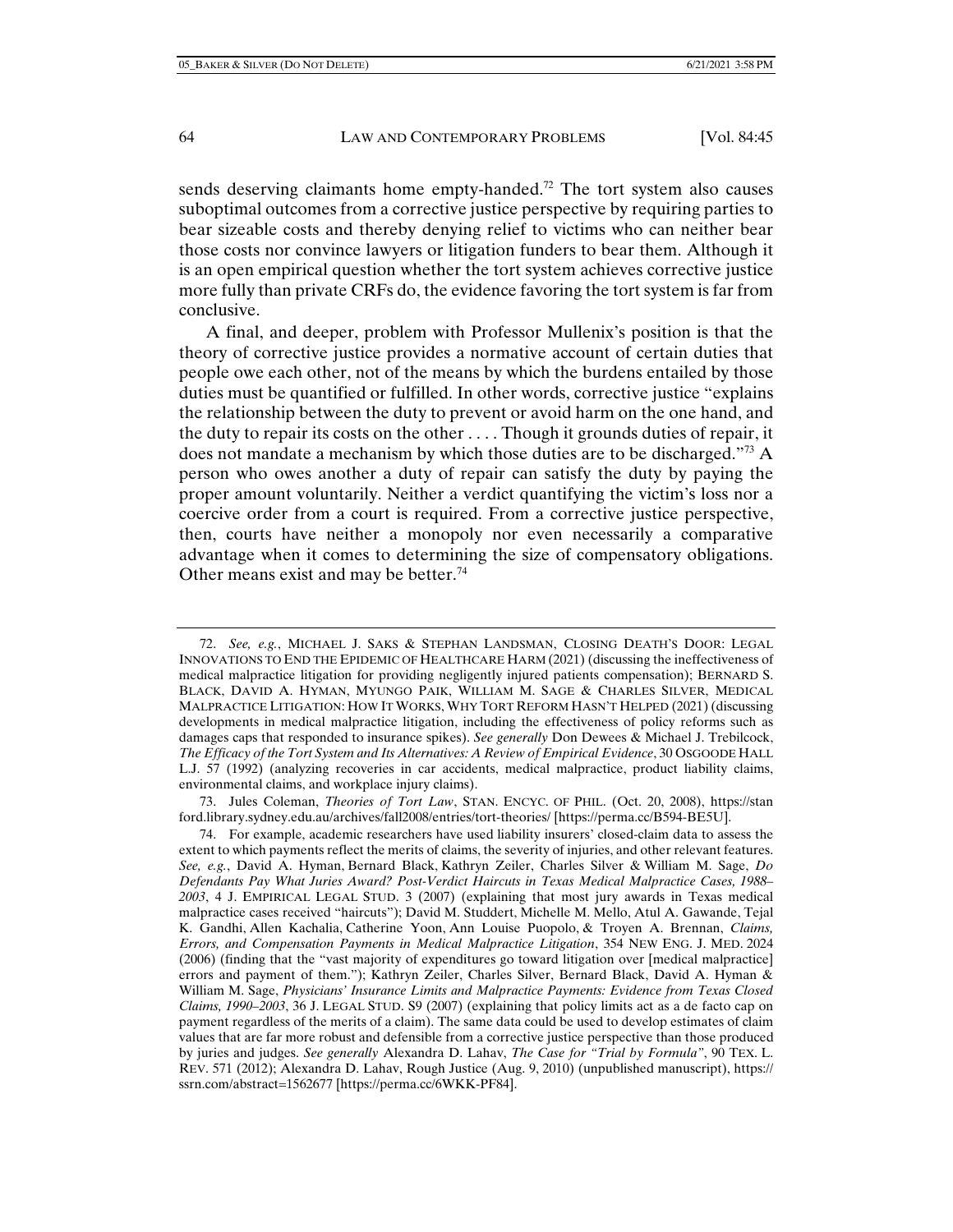In sum, Professor Mullenix's claim that private CRFs should be prohibited when wrongdoers are identifiable and solvent is not persuasive. Most obviously, such a prohibition would preclude any settlement negotiated outside of court, whether as a one-off resolution or as part of a group settlement program. The inhouse counsel for a defendant who settles an individual claim is no less a CRF than a global settlement program with a special master allocating funds. Corrective justice theory does not ground a preference for courts. And the assertion that claim valuations are always more accurate and more consistent with corrective justice when determined by a court rather than by the parties requires empirical support, which Professor Mullenix does not provide. Finally, while recognizing the importance of corrective justice in general, parties can reasonably believe that, at the margin, pursuing it through courts requires too great a sacrifice of other important values they hold because litigation is costly, error-prone, and slow.

## 2. Autonomy and Agency Costs

Some critics find private CRFs troubling because, they believe, mass tort claimants know too little to make intelligent decisions regarding the settlement of their claims. Often, these writers recommend judicial oversight as a means by which plaintiffs can gain unbiased information about the strength of their claims, the likelihood of success at trial, and the larger status of the litigation, including prior rulings and the outcomes of bellwether trials. The hope is that plaintiffs will better evaluate the reasonableness of settlement proposals with more information in hand. Obviously, a common predicate for proposals that call for increased judicial involvement and oversight is the belief that plaintiffs' lawyers cannot be trusted to help their clients make settlement-related decisions that are suitably informed.<sup>75</sup>

When defendants fund private CRFs, judges typically remain on the sidelines because claims are resolved out of court, sometimes without formal complaints even being filed. For example, upon discovering that a product is defective, a manufacturer may promptly and without any litigation offer to fix the item without charge, to replace it, to reimburse buyers for service costs, or to enhance the warranty it came with so that buyers will be covered for future repairs. These programs, which millions of consumers have taken advantage of, raise few hackles, even though consumers surely know less about the products and services at issue than manufacturers do, and even though the programs operate without

 <sup>75.</sup> *See, e.g.*, Bradt & Rave, *supra* note 7, at 1264–65 (contending that "the principal task of the MDL judge ought to be to generate information to help ensure that the litigants can better monitor and evaluate the performance of their lawyers" and asserting that "the central lawyers—the ones who have that information—may not be entirely forthcoming once they have negotiated a deal that they must close in order to get paid"); Burch, *supra* note 7, at 130 (contending that the "current system" within MDLs is one in which "[d]efendants gain closure, and lead lawyers broker deals that reward them handsomely and sometimes pay litigants very little" and further contending "that suggests that oversight is warranted"); Jaros & Zimmerman, *supra* note 7, at 596–98 (contending that "cases that settle in groups deserve more public scrutiny and regulation than individually negotiated contracts" and advocating "judicial supervision of mass settlement practice").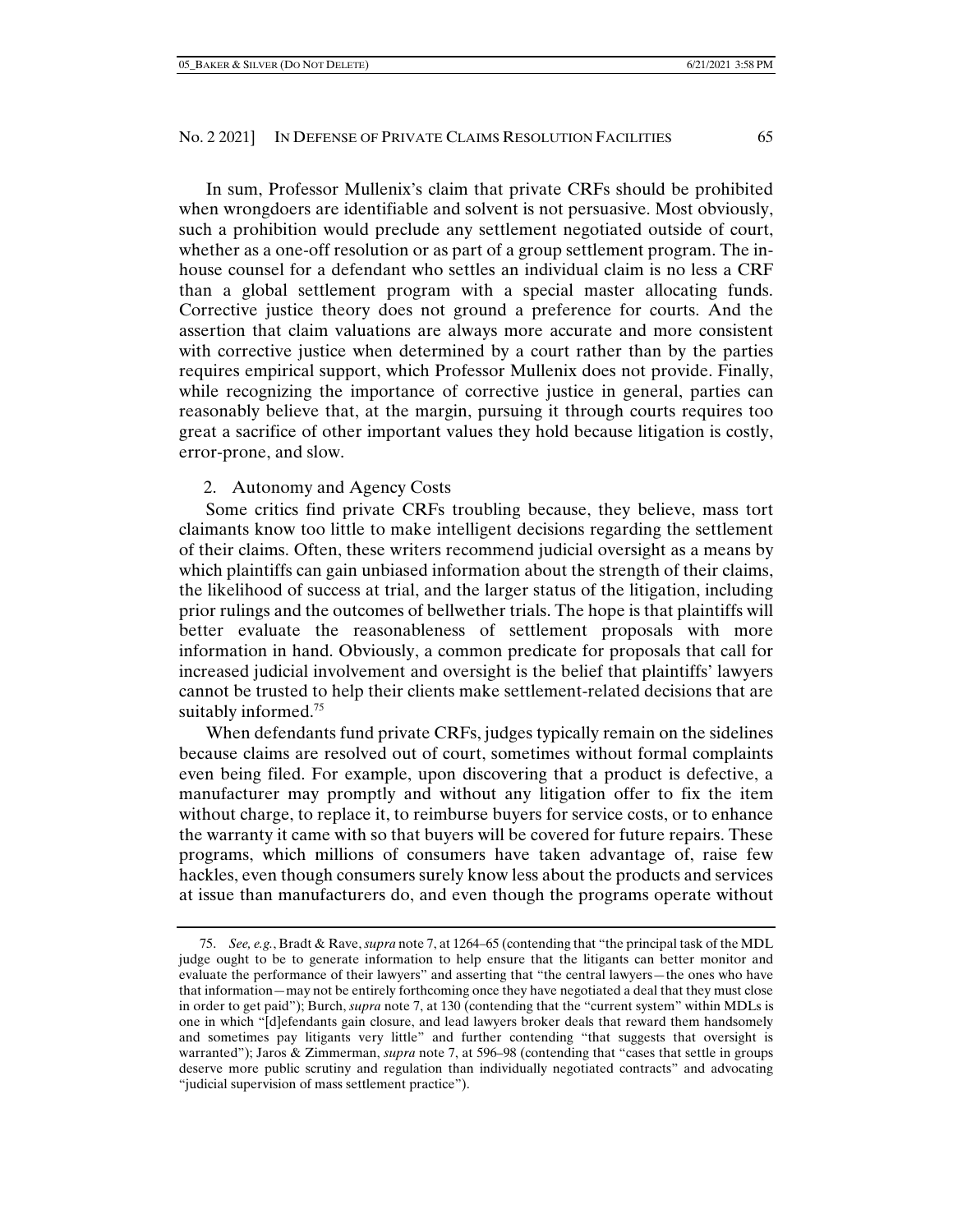judicial supervision. Although consumers could sue manufacturers instead of accepting their terms, and sometimes do, voluntary participation is common and, on the whole, lawsuits are rare.

Judicial oversight is also absent when insurers resolve first-party personal injury and property damage claims without litigation. The vast majority of claims resulting from automobile accidents are handled informally by claims personnel and claimants. The claims that homeowners file for hail damage, water leaks, and roof repairs are also usually resolved without lawsuits. Only help from adjusters and building contractors is normally required. Information imbalances exist in these situations, but so far as we know, no one has called for insurers' ordinary claim settlement practices to be placed under judicial supervision.

Although not normally referred to as private CRFs, the organizational arrangements that manufacturers, insurers, and other businesses create to handle related claims qualify for the label.<sup>76</sup> All are bureaucracies created and funded by private entities for the purpose of handling claims expeditiously and inexpensively. Yet, all operate without judicial oversight and, despite any informational asymmetries that may be present, no one contends that supervision should be required. In view of this, one must ask why private CRFs created for the purpose of resolving mass tort claims are singled out by scholars for the imposition of judicial oversight.

One reason given by some commentators is that mass tort representations and settlements create opportunities for lawyers to exploit clients and entail other agency costs that are exceptionally severe.77 More specifically, claimants in non-class action mass torts are said to "lack the ability to sufficiently monitor their lawyers" whose interests "may align more with the defendant in getting a deal done (and collecting their fee) than with the claimants in maximizing the value of their claims."78 It is certain, however, that these contentions are also true for lawyers who represent victims in other contexts. All clients rely on attorneys for information about the strengths and weaknesses of their cases and for settlement recommendations, and all lawyers who work on contingency get paid only if and when their clients' cases resolve. As Professor Howard Erichson has observed, "[a]rguably, a lawyer-client conflict exists whenever a contingent fee

 <sup>76.</sup> *See, e.g.*, Rory Van Loo, *The Corporation as Courthouse*, 33 YALE J. REGUL. 547, 549 (2016) (providing "an institutional account of how companies resolve the most common type of consumer dispute—small-value transactional disputes of a few hundred dollars or less").

 <sup>77.</sup> *See, e.g.*, Bradt & Rave, *supra* note 7, at 1281–84 (explaining ways lawyers' interests can diverge from claimants); Burch, *supra* note 7, at 80-84 (discussing ethically questionable behavior by mass tort attorneys and conflicts between those attorneys and their clients which the author attributes to the institutionalization of repeat players in the system); Jaros & Zimmerman, *supra* note 7, at 570–73 (discussing aspects of aggregate settlements that arguably undermine legitimacy, loyalty, and the rule of law).

 <sup>78.</sup> Bradt & Rave, *supra* note 7, at 1267–68; *see also* Burch, *supra* note 7, at 127 ("[W]ith no accountability, repeat players may be tempted to design mutually beneficial deals that allow them to reap the peace premium—not the plaintiffs."); Jaros & Zimmerman, *supra* note 7, at 571 (contending that "aggregated settlements [also] undermine [attorney-client] *loyalty*" when they "rely on repeat players who may sacrifice their clients, or the public interest, for other unrelated goals") (emphasis in original).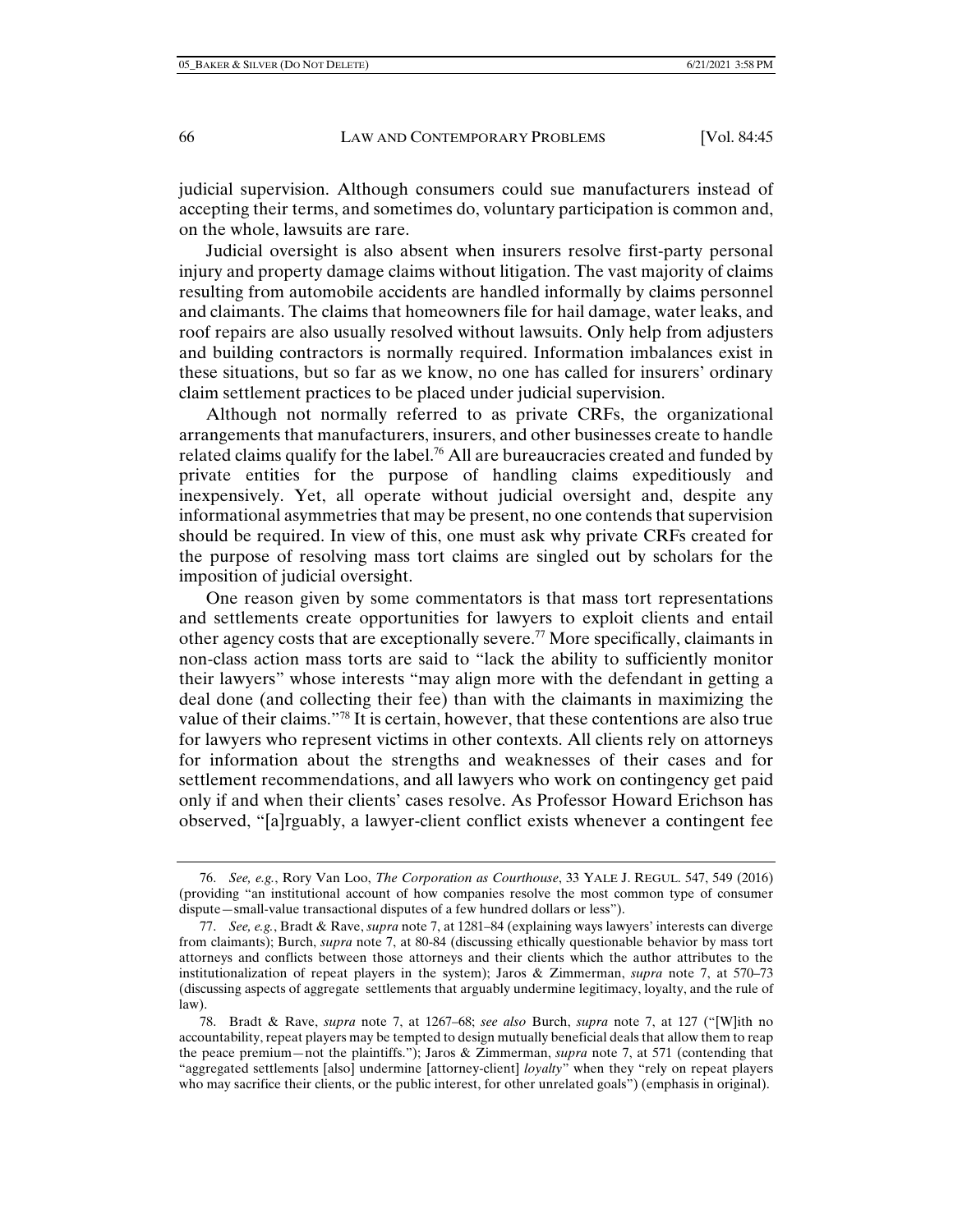lawyer advises a single client about a settlement because the lawyer's fee may depend on the client's decision" and "that level of conflict is inherent in virtually every [contingent fee] lawyer-client relationship."79

In fact, in the context of a single-client representation, the attorney's risk of losing his fee if the client does not settle may be *greater*, and the attorney therefore may be *more* likely than in a non-class aggregate litigation to behave disloyally. As one of us has previously explained, the total fee involved will typically be significantly greater in an aggregate settlement than a single-client representation, but the likelihood that the attorney receives no fee at all is much greater in the latter.<sup>80</sup> If the client declines the settlement offer in the single-client representation, there will be no settlement and therefore no fee for the attorney. In the aggregate settlement context, however, the decision of any one client to decline the settlement offer will not derail the entire settlement.<sup>81</sup> The lawyer will simply make a bit less in fees if 999 claimants, rather than 1,000, accept their settlement offers under the aggregate agreement.<sup>82</sup>

The point just made raises two important questions: Why do commentators who recommend judicial involvement in CRFs involving multiple claimants not extend their recommendation to single-claimant settlements? More generally, why do agency costs introduced by plaintiffs' representational arrangements ever justify judicial oversight of settlements between plaintiffs and defendants? In class actions, the answer is straightforward. Because relationships between absent class members and class counsel are created by law, not by contracts, the law must address all problems connected to the principal-agent relationships it creates. Excessive agency costs are one such problem, and the law addresses them

80. Baker, *Ethical Finality*, *supra* note 43, at 1950.

 <sup>79.</sup> Howard M. Erichson, *The Trouble with All-or-Nothing Settlements*, 58 KAN. L. REV. 979, 1009 (2010). It should be noted that these concerns are not specific to contingent-fee attorneys. Attorneys compensated through an hourly rate or other fee arrangements are also subject to conflicts. Other fee structures simply create different incentives for the attorney to act disloyally in different ways. Thus, for example, an hourly rate attorney has a financial incentive to be too slow to recommend settlement to her clients while the contingent-fee attorney may have an incentive to be too quick to do so. Lynn A. Baker, *Facts About Fees: Lessons for Legal Ethics*, 80 TEX. L. REV. 1985, 1986–88 (2002)*; see also* Herbert M. Kritzer, *Lawyer Fees and Lawyer Behavior in Litigation: What Does the Empirical Literature Really Say?*, 80 TEX. L. REV. 1943, 1980 (2002) ("[T]here is no empirical evidence that any type of fee arrangement increases the likelihood of unethical behavior, although the specific nature of unethical conduct most likely does vary depending on the type of payment structure.").

 <sup>81.</sup> This will be true "even if the if the settlement agreement gives the defendant the option to terminate the settlement if 100 percent of the eligible clients do not accept their settlement offers. Consider a hypothetical settlement involving 1,000 claimants and a 100 percent participation threshold. If the plaintiff's attorney is able to obtain releases from 'only' 999 of the claimants, will a self-interested defendant's best course of action really be to terminate the settlement and continue litigating against the 1,000 claimants rather than have prompt, final resolution of the claims of the 999 claimants willing to settle? In my nearly two decades of experience as a consultant on dozens of actual large-group, largedollar, mass tort settlements, I have never seen a defendant terminate a settlement in which the specified participation threshold, whether 100 percent or less, was not met." *Id.* at 1950–51.

 <sup>82.</sup> *Id.* at 1951. The fact that defendants regularly and self-interestedly waive their contractual right to terminate aggregate settlements in which the participation requirement is not met is often overlooked by scholars such as Howard Erichson who contend that the plaintiffs' lawyer in an aggregate settlement "stands to lose millions of dollars if any client says no." Erichson, *supra* note 79, at 1009.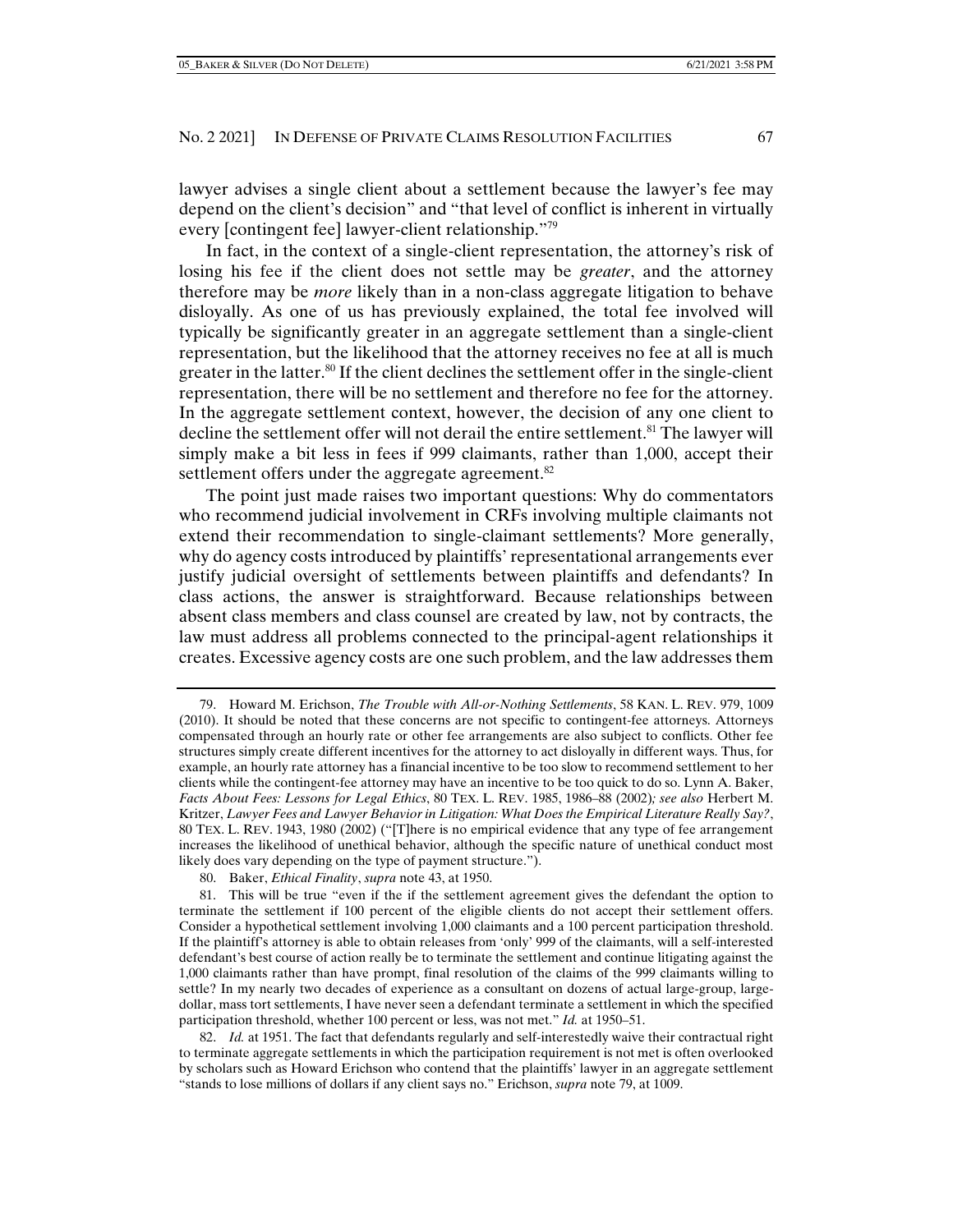by a variety of means, including mandating judicial review of class action settlements.<sup>83</sup>

When representations arise organically and consensually, as they usually do, the responsibility for ameliorating agency costs rests not with the courts, but with clients and attorneys, both of whom have incentives to reduce them. Principals would rather work with trustworthy agents, and agents can attract business by finding ways to assure principals of their honesty and integrity. Consequently, in markets where agents compete for clients, excessive agency costs should not persist. If proponents of judicial supervision are right to contend that third-party review of settlements is a desirable means of ensuring lawyers' fidelity, market forces should encourage lawyers and clients to opt for it on their own.

Stated differently, third-party review is yet another possible characteristic that parties might choose to include in a CRF. In fact, some private CRFs have employed forms of third-party review. For example, as discussed above, GM's compensation fund was administered by Ken Feinberg, rather than its own inhouse counsel, thereby providing a third-party a critical role in assuring the fairness of claimants' settlement offer amounts.<sup>84</sup> In the Vioxx settlement, a rare truly global (and public) settlement, the settlement agreement stated that Judge Eldon Fallon, the MDL judge, would serve as "chief administrator" of the

(footnotes omitted); s*ee also, e.g.*, Reynolds v. Beneficial Nat'l Bank, 288 F.3d 277, 279–80 (7th Cir. 2002) ("We and other courts have gone so far as to term the district judge in the settlement phase of a class action suit a fiduciary of the class, who is subject therefore to the high duty of care that the law requires of fiduciaries.").

Judges also on occasion review non-class aggregate settlements, although they do so less often and despite the fact that neither the MDL statute nor a procedural rule empowers them to provide settlement reviews. *See* Bradt & Rave, *supra* note 7, at 1298–1301 (discussing "unilateral judicial review" including by Judge Hellerstein of the 9/11 responders' settlement). And sometimes, plaintiffs' counsel voluntarily seek court approval of settlement offers in a mass tort context. *See, e.g.*, Baker, *Aggregate Settlements*, *supra* note 52, at 298–300 (discussing non-class aggregate settlement in which the parties involved the judge in crafting the claim valuation process and then approving both the settlement agreement and individual settlement offer amounts); Bradt & Rave, *supra* note 7, at 1296–97 (discussing various nonclass aggregate settlements in which the parties sought judicial review of a private settlement agreement).

 84. *See supra* notes 20–24 and accompanying text. As discussed above, Ken Feinberg also served for a time, and less successfully, in a similar capacity with the BP compensation fund. *See supra* text accompanying notes 57–64 (discussing the relative success and shortcomings of the *Deepwater Horizon* oil spill victim compensation fund).

 <sup>83.</sup> *See, e.g.*, Bradt & Rave, *supra* note 7, at 1268–69:

In class actions . . . class members have practically no direct control over class counsel, and they do not affirmatively consent to the representation. . . . Absent class members do retain some ability to indirectly police class counsel under Rule 23(b)(3), which allows them to opt out of the class if they are dissatisfied. . . . Alternatively, class members can make their voices heard by intervening in the action or objecting to any settlement.

But both courts and rulemakers have recognized that these indirect means of influencing class counsel's conduct are alone insufficient to guarantee that class counsel will remain loyal to the absent class members. As a result, the Federal Rules of Civil Procedure assign a central role to the judge to look out for absent class members. Indeed, some courts have described the judge as a 'fiduciary of the class.'... And Rule  $23(e)$  requires the judge to review all class action settlements for fairness, reasonableness, and adequacy. . . . In short, judicial supervision and solicitude for absentees are essential to making the class-action device legitimate.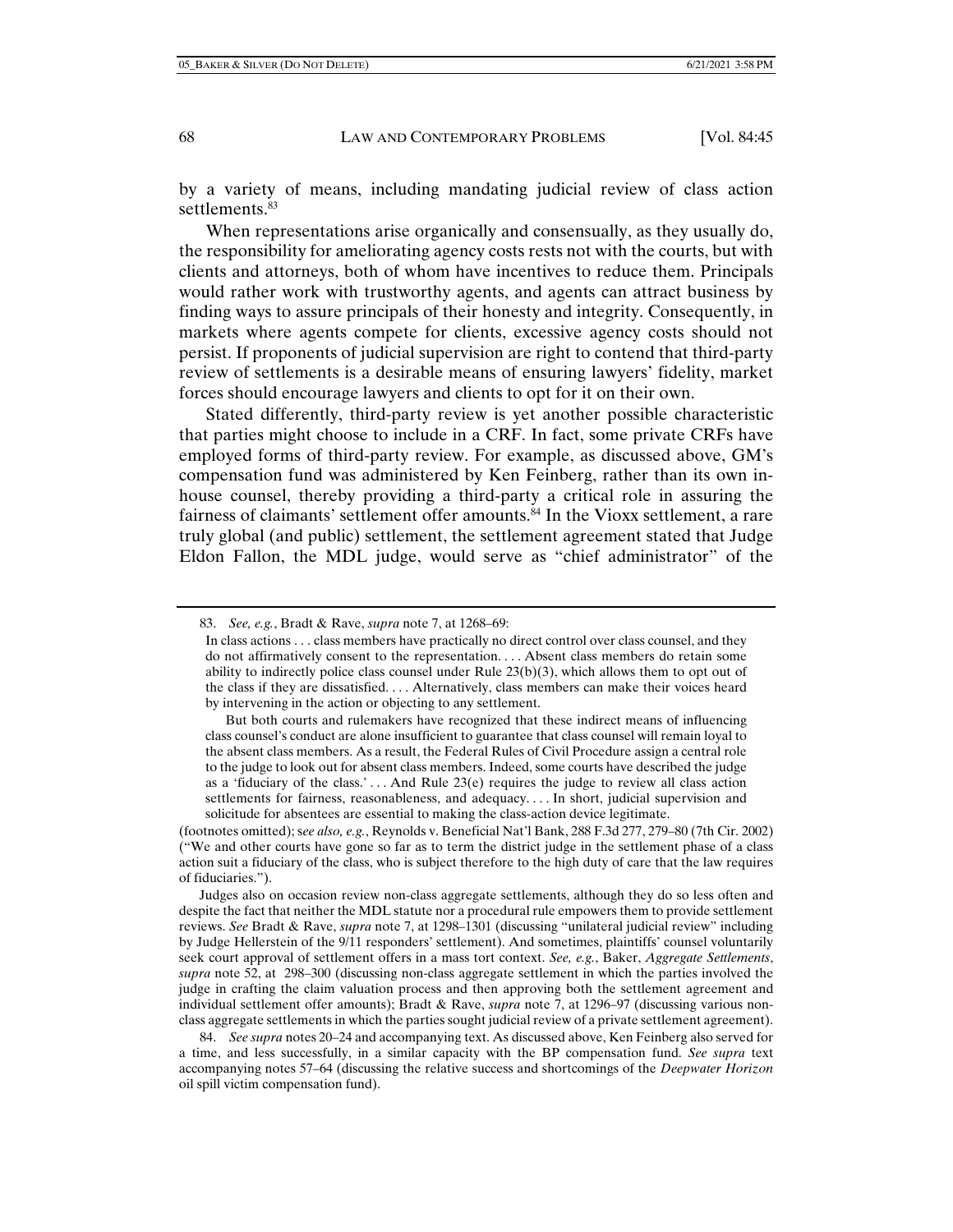settlement and authorized him to oversee it.<sup>85</sup> Confidential, mass tort "inventory" settlements will sometimes involve an "allocation special master" in the process of determining each claimant's settlement offer amount.<sup>86</sup> In some cases the settlement agreement will specify the individual who will serve in this capacity or will state that plaintiffs' counsel will retain a special master of their choice.<sup>87</sup> In others, the settlement agreement is silent on the matter of an allocation special master, but plaintiffs' counsel will choose to employ one.<sup>88</sup> In each instance, there is the further option for either or both of the parties to formally request a court to "appoint" the allocation special master, notwithstanding the otherwise private and (typically) confidential nature of the settlement.<sup>89</sup> Finally, in some confidential inventory settlements, plaintiffs' counsel voluntarily involve a court in the process of approving claimants' individual settlement offer amounts.<sup>90</sup> The chosen court is typically the one, specified in the settlement agreement, that will supervise the Qualified Settlement Fund.

Fear of malpractice lawsuits and breach of fiduciary duty claims contributes to the desire of plaintiffs' attorneys to involve third-parties, including medical professionals, in aggregate settlements for the purpose of allocating proceeds.<sup>91</sup> Being fiduciaries, lawyers who represent multiple plaintiffs with related claims must act in ways that are expected to make all clients better off (or at least to make some better off without harming others). Because this duty is respected when lawyers seek to maximize the total value of claims, bargaining for the largest possible settlement comports with the fiduciary responsibility. By contrast, the stress on the fiduciary duty is palpable when lawyers allocate a lumpsum recovery among clients, all of whom would rather receive more money than less. Although lawyers are permitted by the ethics rule to handle such allocations themselves, and regularly do so successfully, some would rather engage thirdparties who may bring objectivity and independence to the task and whose allocations may, in any event, be viewed by the clients as more "fair."92

Delegating allocations to third-parties also may help mass tort plaintiffs' lawyers manage settlements involving multiple law firms, including referring

 <sup>85.</sup> *See* Settlement Agreement Between Merck & Co., Inc. and [Plaintiffs] (Nov. 9, 2007), §§ 6.1.1, 8.1, 16.4.2, https://multijurisdictionlitigation.files.wordpress.com/2012/11/vioxx-mastersa.pdf [https://per ma.cc/TK7X-GSDG] [hereinafter Vioxx Settlement Agreement]. This settlement occurred in relation to *In re* VIOXX Prods. Liab. Litig., MDL No. 1657 (E.D. La.).

 <sup>86.</sup> Baker, *Disappearing Defendant*, *supra* note 42, at 1172–83.

 <sup>87.</sup> *Id.* at 1173.

 <sup>88.</sup> *Id.*

 <sup>89.</sup> *Id.*

 <sup>90.</sup> For discussion of such a settlement that became public (in part) as a result of malpractice and breach of fiduciary duty claims filed by certain clients against the plaintiffs' attorney, see Baker, *Aggregating Settlements*, *supra* note 52, at 298–303.

 <sup>91.</sup> For discussion of the increasing number of large-dollar liability claims brought in recent years against plaintiffs' attorneys in mass tort settlements, see *id.* at 291–92, 298–305.

 <sup>92.</sup> For a comprehensive discussion of the various ethically permissible processes for allocating lump-sum mass tort settlement funds, see Baker, *Disappearing Defendant*, *supra* note 42, at 1169–72, 1177–83.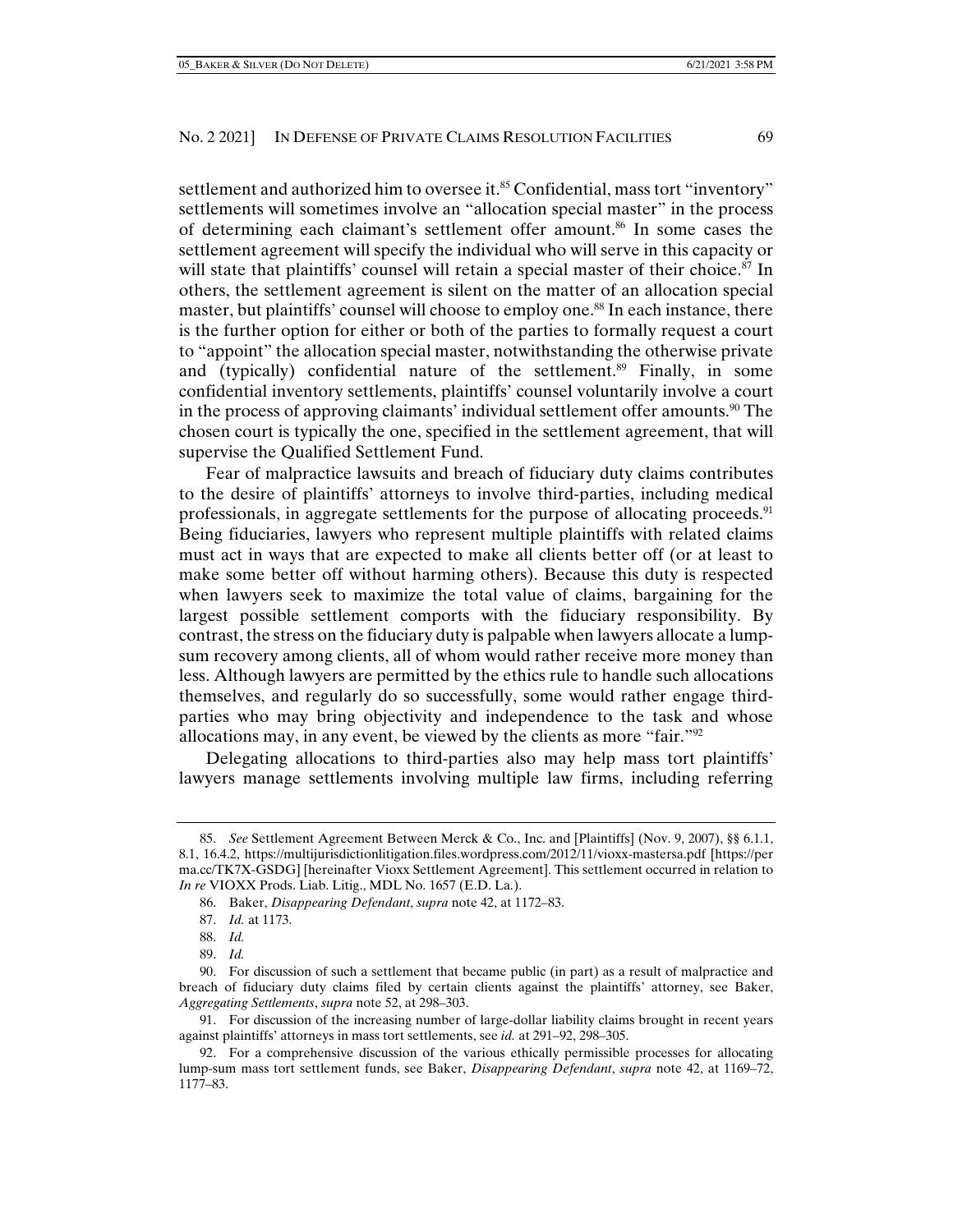lawyers. The fees of all of these plaintiffs' lawyers are tied to their clients' recoveries. Consequently, when cases vary in their characteristics and potential settlement value, as typically is true, referring and other associated lawyers must worry that their clients will be shortchanged in the settlement allocation process and that they will be too. Referring and other associated lawyers are, then, knowledgeable monitors who are incentivized to complain if their clients are treated inequitably.<sup>93</sup> Their presence reduces the agency costs that inhere in aggregate litigation and settlements, and the need to satisfy all these lawyers adds to the pressure mass tort lawyers feel to bring in third-parties to assist with settlement allocations.

In view of the frequency with which plaintiffs' attorneys and defendants engage outsiders to assist with settlements, and the incentives they have to do so when reducing agency costs or transaction costs is a likely result, it is not obvious that mandating judicial supervision will add much. Ironically, one of the CRFs most frequently criticized by commentators is the Vioxx settlement which, as noted above, explicitly provided for the MDL judge to oversee the settlement and, indeed, to serve as its "chief administrator."94

Moreover, a mandated judicial role may impose costs on the parties, including delay and errors in decision-making. A judge may be prone to grandstanding or may put subjective assessments of reasonableness ahead of sound economics as, in our opinion, Judge Alvin Hellerstein did when he *sua sponte* reviewed the proposed settlement of the 9/11 first responders' claims and declared the settlement "not enough" and the plaintiffs' lawyers' contractual fees too large.<sup>95</sup> The judge bears few of the risks or costs associated with continued litigation or

 95. Transcript of Status Conference at 54, 56, *In re* World Trade Ctr. Disaster Site Litig., No. 21 MC 100 (AKH) (S.D.N.Y. Mar. 19, 2010) (MDL No. 2037) (noting that the "settlement is not enough" and that the plaintiffs' lawyers, after eight years of litigating the cases "are entitled to a reasonable and perhaps even generous fee. In my judgment, they are not entitled to their contract rights of a third, thereabouts. So I will fix the reasonableness of the fee, and the fee will be payable by the captive insurance, and that amount of money will be available for distribution to the plaintiffs").

 <sup>93.</sup> *See, e.g.*, *In re* Nat'l Football League Players Concussion Inj. Litig., 821 F.3d 410, 433 (3rd Cir. 2016) (suggesting that future claimants were adequately represented in the class settlement because the 3,900 players with no currently compensable injuries were represented by 300 different lawyers—"many sets of eyes reviewing the terms of the settlement"—and chose to remain in the class and benefit from the settlement); Judith Resnik, Dennis E. Curtis & Deborah R. Hensler, *Individuals within the Aggregate: Relationships, Representation, and Fees*, 71 N.Y.U. L. REV. 296, 315–16 (1996) (explaining how referring and associated lawyers are incentivized to monitor settlement processes in order to ensure their own financial interests).

 <sup>94.</sup> Vioxx Settlement Agreement, *supra* note 85, at §§ 6.1.1, 8.1, 16.4.2. For commentary critical of the Vioxx settlement see, for example, Bradt & Rave, *supra* note 7; Andrew D. Bradt & D. Theodore Rave, *It's Good to Have the "Haves" on Your Side: A Defense of Repeat Players in Multidistrict Litigation*, 108 GEO. L.J. 73 (2019); Burch, *supra* note 7, at 82, 82 n.57; Erichson, *supra* note 79; Howard M. Erichson & Benjamin C. Zipursky, *Consent Versus Closure*, 96 CORNELL L. REV. 265 (2011); Jaros & Zimmerman, *supra* note 7, at 559; Nancy J. Moore, *Ethical Issues in Mass Tort Plaintiffs' Representation: Beyond the Aggregate Settlement Rule*, 81 FORDHAM L. REV. 3233 (2013); D. Theodore Rave, *Closure Provisions in MDL Settlements*, 85 FORDHAM L. REV. 2175 (2017); D. Theodore Rave, *Governing the Anticommons in Aggregate Litigation*, 66 VAND. L. REV. 1183, 1208–10 (2013). As one of us has previously explained, many of these criticisms of the Vioxx settlement misunderstand the terms of that lengthy and complex agreement. Baker, *Ethical Finality*, *supra* note 43, at 1953.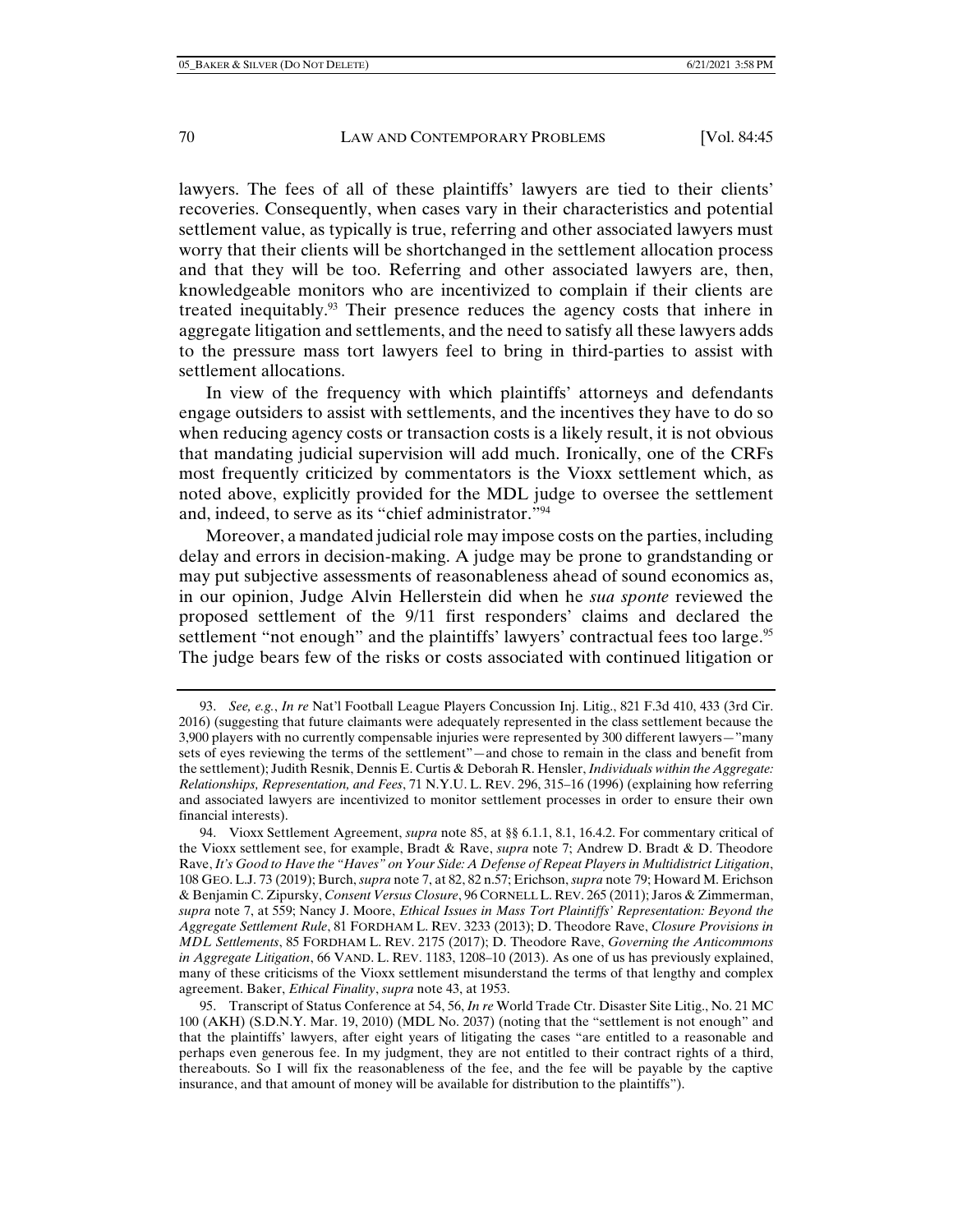delay in reaching a settlement.<sup>96</sup> And, because few judges are former plaintiffs' attorneys, $97$  they often have little first-hand knowledge of the urgency of mass tort personal injury clients' needs or of the difficulties that arise when lawyers sue on behalf of large numbers of individually represented claimants.

### IV

### **CONCLUSION**

Many law professors are both suspicious of private orderings and confident that public officials, especially judges, can improve upon them. Often, both the suspicions and the confidence are unwarranted. Markets generate pressures to reduce agency costs and transaction costs. Lawyers can attract clients by assuring them of their loyalty and dedication. Defendants wanting to settle claims *en masse* can attract plaintiffs by guaranteeing them fair treatment. The tools and techniques used to achieve these goals vary from case to case and almost never work perfectly, but they usually work reasonably well. Critically, it is not selfevident that judicial oversight or involvement would make them work appreciably better.

The potential of judicial review is limited partly because settling parties already employ third parties frequently. They use neutrals to help with negotiations, to handle allocations, to ensure fairness, to provide audiences for victims, and to decide minor disagreements that arise as complex settlements play out. Francis McGovern played all these roles many times and in many contexts over a long and distinguished career. And, along the way, he educated us all through scholarly articles that with clarity, sophistication, and analytical rigor shared those experiences and imparted the lessons he had learned. At a conference in Texas held shortly before he died, he described his meetings as a special master with the survivors and the families of those who perished in the

 <sup>96.</sup> The primary risk borne by the judge is that the parties will not reach an agreement he considers adequately improved, he therefore will not be able to clear the matter from his docket, and litigation continues. But that risk is entirely within the control of the judge who, moreover, will continue to have a docket of cases, whether or not any one dispute is resolved. In contrast, the claimants awaiting their compensation in the settlement that Judge Hellerstein rejected after eight years of litigation, see Transcript of Status Conference, *supra* note 95, at 40, had to suffer the complete uncertainty of when or if a new settlement would be proposed, ultimately waiting an additional three months for a new settlement to be presented and then approved by the Judge. *See* Alvin K. Hellerstein, James A. Henderson, Jr. & Aaron D. Twerski, *Managerial Judging: The 9/11 Responders' Tort Litigation*, 98 CORNELL L. REV. 127, 157, 171 nn.301–02 (2012) (noting that Judge Hellerstein rejected the original proposed settlement as "inadequate" on March 19, 2010, then approved the "modified and improved" settlement agreement on June 29, 2010).

 <sup>97.</sup> *See, e.g.*, JOANNA SHEPHERD, JOBS, JUDGES, AND JUSTICE: THE RELATIONSHIP BETWEEN PROFESSIONAL DIVERSITY AND JUDICIAL DECISIONS 17–18 (2021), http://demandjustice.org/wpcontent/uploads/2021/03/Jobs-Judges-and-Justice-Shepherd-3-08-21.pdf [https://perma.cc/JE2D-92U5] (discussing judges with certain professional backgrounds, including those with corporate law and private practice backgrounds, and how that background "affect[s] actual case outcomes"). The report defines a corporate background as meaning the judge was "partner at a Big Law firm or [served] as in-house counsel at a large corporation" and notes that a 2019 study found that 60 percent of sitting U.S. Circuit Court judges had this background. *Id.* at 2–3.